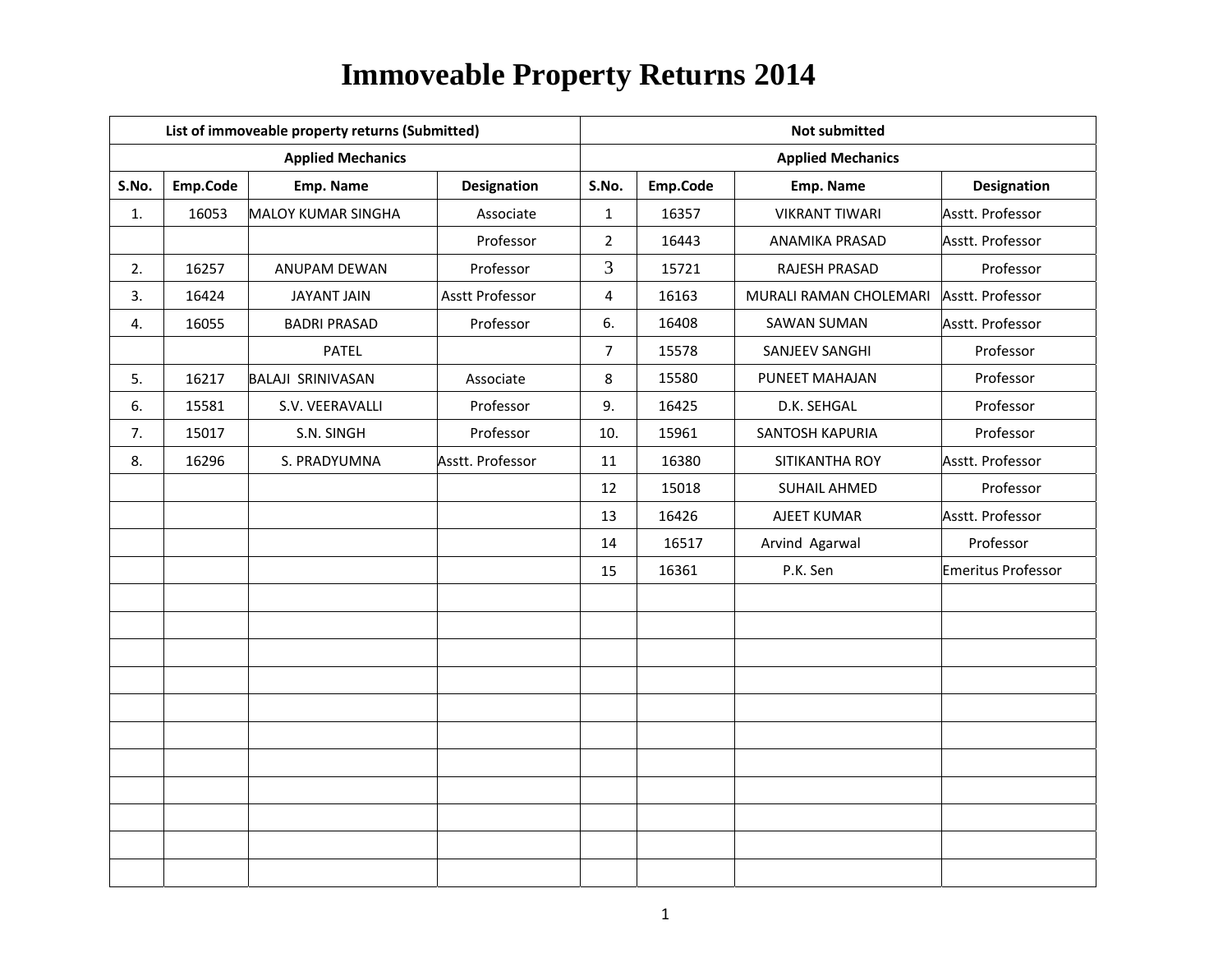|       |          | List of immovable property returns (Submitted)         |                    | <b>Not submitted</b> |          |                                                        |                    |  |
|-------|----------|--------------------------------------------------------|--------------------|----------------------|----------|--------------------------------------------------------|--------------------|--|
|       |          | Department of Biochemical Engineering & Bio technology |                    |                      |          | Department of Biochemical Engineering & Bio technology |                    |  |
| S.No. | Emp.Code | Emp. Name                                              | <b>Designation</b> | S.No.                | Emp.Code | Emp. Name                                              | <b>Designation</b> |  |
| 1.    | 16241    | SHILPI SHARMA                                          | Assoc.             | $\mathbf{1}$         | 16253    | <b>ATUL NARANG</b>                                     | Professor          |  |
|       |          |                                                        | Professor          | $\overline{2}$       | 15027    | V.S. BISARIA                                           | Professor          |  |
| 2.    | 16282    | <b>RITU</b>                                            | Asstt.             | 3                    | 15031    | SAROJ MISHRA                                           | Professor          |  |
|       |          | KULSHRESHTHA                                           | Professor          | 4                    | 15028    | G.P. AGARWAL                                           | Professor          |  |
| 3.    | 16343    | PREETI                                                 | Asstt.             | 5.                   | 16356    | PRAVEEN KAUL                                           | Asstt. Professor   |  |
|       |          | SRIVASTAVA                                             | Professor          | 6.                   | 15032    | P.K.                                                   | Professor          |  |
| 4.    | 15701    | T.R.SREEKRISHNAN                                       | Professor          |                      |          | <b>ROYCHOUDHURY</b>                                    |                    |  |
| 5.    | 16215    | <b>D.SUNDAR</b>                                        | Assoc.             | 7.                   | 16286    | RAVI KRISHNAN                                          | Asstt.             |  |
|       |          |                                                        | Professor          |                      |          | ELANGOVAN                                              | Professor          |  |
| 6.    | 15034    | <b>ASHOK KUMAR</b>                                     | Professor          | 8.                   | 15574    | PRASHANT MISHRA                                        | Professor          |  |
|       |          | SRIVASTAVA                                             |                    | 9.                   | 15025    | Subhash Chand                                          | Professor          |  |
|       |          |                                                        |                    | 10                   | 15033    | <b>SUNIL NATH</b>                                      | Professor          |  |
|       |          |                                                        |                    |                      |          |                                                        |                    |  |
|       |          |                                                        |                    |                      |          |                                                        |                    |  |
|       |          |                                                        |                    |                      |          |                                                        |                    |  |
|       |          |                                                        |                    |                      |          |                                                        |                    |  |
|       |          |                                                        |                    |                      |          |                                                        |                    |  |
|       |          |                                                        |                    |                      |          |                                                        |                    |  |
|       |          |                                                        |                    |                      |          |                                                        |                    |  |
|       |          |                                                        |                    |                      |          |                                                        |                    |  |
|       |          |                                                        |                    |                      |          |                                                        |                    |  |
|       |          |                                                        |                    |                      |          |                                                        |                    |  |
|       |          |                                                        |                    |                      |          |                                                        |                    |  |
|       |          |                                                        |                    |                      |          |                                                        |                    |  |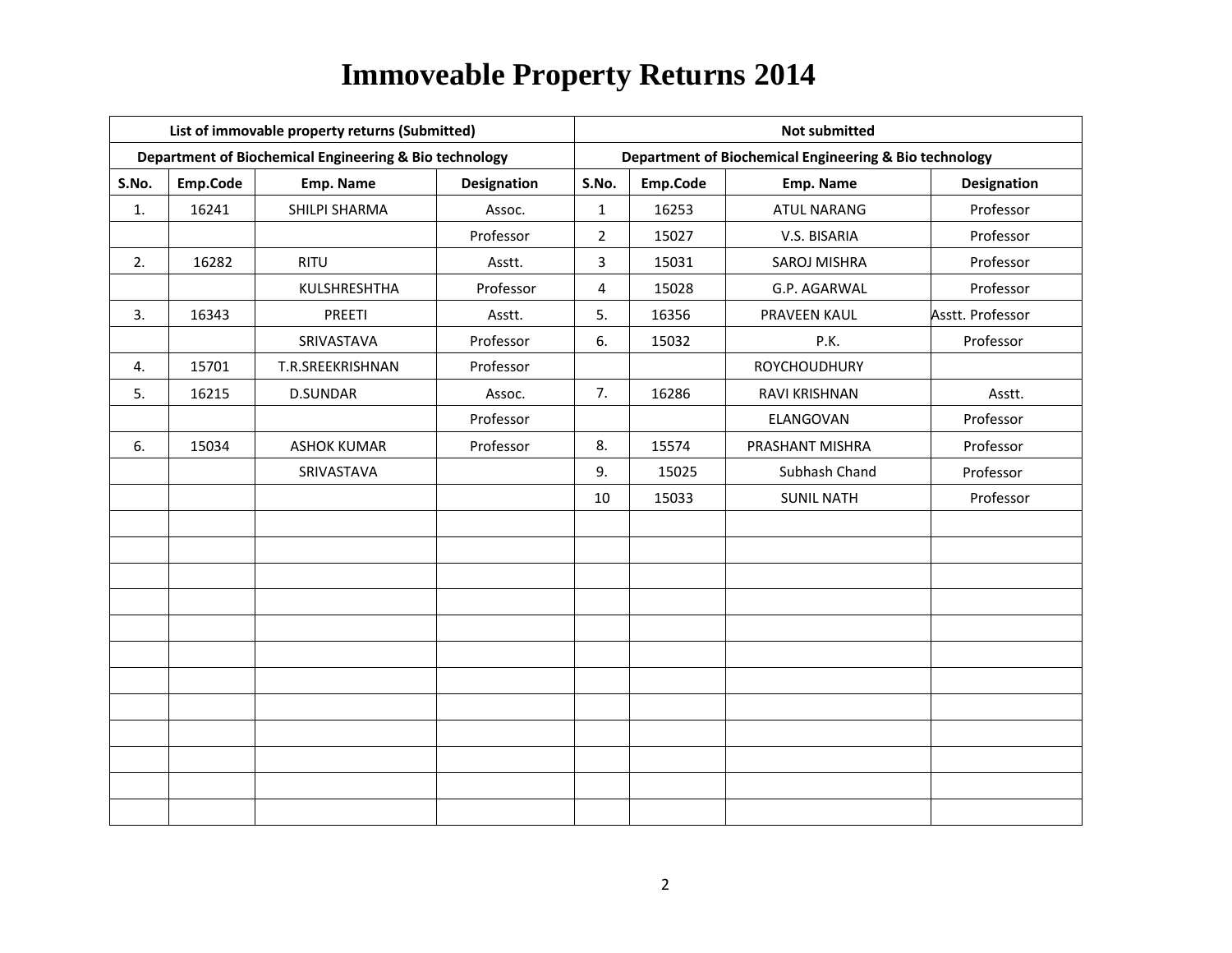|       |          | List of immovable property returns (Submitted) |                    | <b>Not submitted</b> |          |                             |                    |  |  |
|-------|----------|------------------------------------------------|--------------------|----------------------|----------|-----------------------------|--------------------|--|--|
|       |          | <b>CHEMICAL ENGINEERING</b>                    |                    |                      |          | <b>CHEMICAL ENGINEERING</b> |                    |  |  |
| S.No. | Emp.Code | Emp. Name                                      | <b>Designation</b> | S.No.                | Emp.Code | Emp. Name                   | <b>Designation</b> |  |  |
| 1.    | 16306    | A.K.Gupta                                      | Emritus Professor  | $\mathbf{1}$         | 16365    | <b>GAURAV GOEL</b>          | Asstt.             |  |  |
| 2.    | 16097    | <b>ANUPAM SHUKLA</b>                           | Associate          |                      |          |                             | Professor          |  |  |
| 3.    | 16169    | <b>SHAIK ABDUL</b>                             | Associate          | $\overline{2}$       | 15583    | A.N. BHASKARWAR             | Professor          |  |  |
|       |          | <b>MUNAWAR</b>                                 | Professor          | 3.                   | 16258    | <b>ANURAG SINGH</b>         | Professor          |  |  |
| 4.    | 16332    | <b>SHALINI GUPTA</b>                           | Asstt.             |                      |          | <b>RATHORE</b>              |                    |  |  |
|       |          |                                                | Professor          | 4.                   | 15385    | S.K. GUPTA                  | Professor          |  |  |
| 5.    | 16116    | Vivek vitthal                                  | Associate          | 5.                   | 15818    | SUDDHASTAWA                 | Professor          |  |  |
|       |          | <b>Buwa</b>                                    | Professor          |                      |          | <b>BASU</b>                 |                    |  |  |
| 6.    | 15932    | Rajesh khanna                                  | Professor          | 6.                   | 15937    | <b>ANIL KUMAR</b>           | Professor          |  |  |
| 7.    | 16560    | Anil Verma                                     | Associate          |                      |          | <b>SAROHA</b>               |                    |  |  |
|       |          |                                                | Professor          | 7.                   | 15863    | <b>KAMAL KISHORE</b>        | Professor          |  |  |
|       |          |                                                |                    | 8.                   | 16155    | <b>SUDIP KUMAR</b>          | Associate          |  |  |
|       |          |                                                |                    |                      |          | PATTANAYEK                  | Professor          |  |  |
|       |          |                                                |                    | 9                    | 16112    | SREEDEVI                    | Associate          |  |  |
|       |          |                                                |                    |                      |          | <b>UPADHYAYULA</b>          | Professor          |  |  |
|       |          |                                                |                    | 10                   | 16455    | Jyoti Phirani               | Asstt.             |  |  |
|       |          |                                                |                    |                      |          |                             | Professor          |  |  |
|       |          |                                                |                    | 11                   | 16331    | <b>SANAT MOHANTY</b>        | Associate          |  |  |
|       |          |                                                |                    |                      |          |                             | Professor          |  |  |
|       |          |                                                |                    | 12                   | 16116    | Vivek V Buwa                | Assoc Professor    |  |  |
|       |          |                                                |                    |                      |          |                             |                    |  |  |
|       |          |                                                |                    | 13                   | 16006    | <b>SHANTANU ROY</b>         | Professor          |  |  |
|       |          |                                                |                    |                      |          |                             |                    |  |  |
|       |          |                                                |                    | 14.                  | 16368    | PARESH                      | Asstt.             |  |  |
|       |          |                                                |                    |                      |          | PRAVINCHANDRA               | Professor          |  |  |
|       |          |                                                |                    |                      |          | CHOKSHI                     |                    |  |  |
|       |          |                                                |                    | 15                   | 16236    | <b>JAYATI SARKAR</b>        | Asstt.             |  |  |
|       |          |                                                |                    |                      |          |                             | Professor          |  |  |
|       |          |                                                |                    | 16                   | 15771    | <b>RATAN MOHAN</b>          | Professor          |  |  |
|       |          |                                                |                    |                      |          |                             |                    |  |  |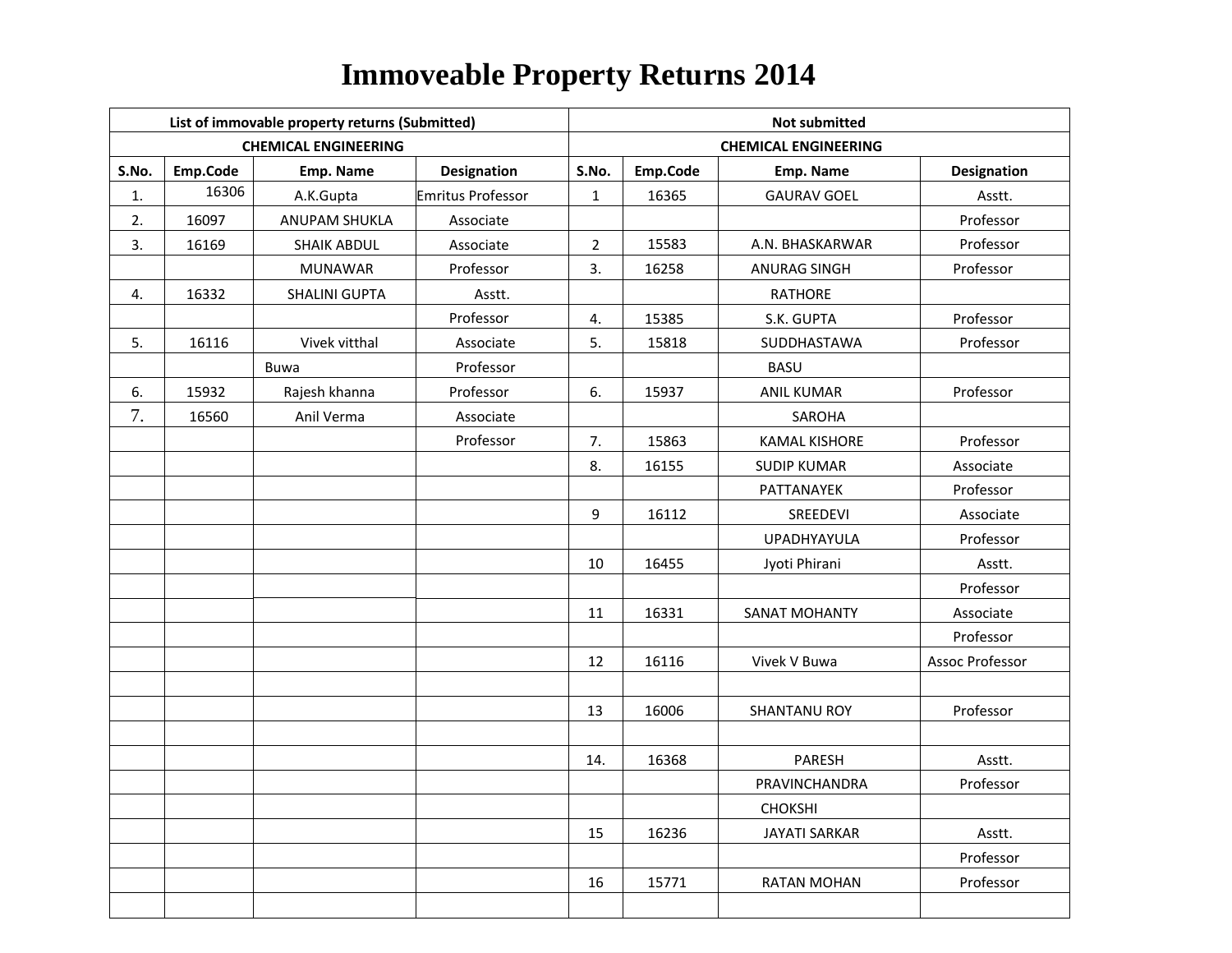|  |  | 17 | 16509 | Manoj Kumar C. Ramteke | Asstt.         |
|--|--|----|-------|------------------------|----------------|
|  |  |    |       |                        | Professor      |
|  |  |    | 16470 | K.D.P. Nigam           | Emeritus Prof. |
|  |  |    |       |                        |                |
|  |  |    |       |                        |                |
|  |  |    |       |                        |                |
|  |  |    |       |                        |                |
|  |  |    |       |                        |                |
|  |  |    |       |                        |                |

3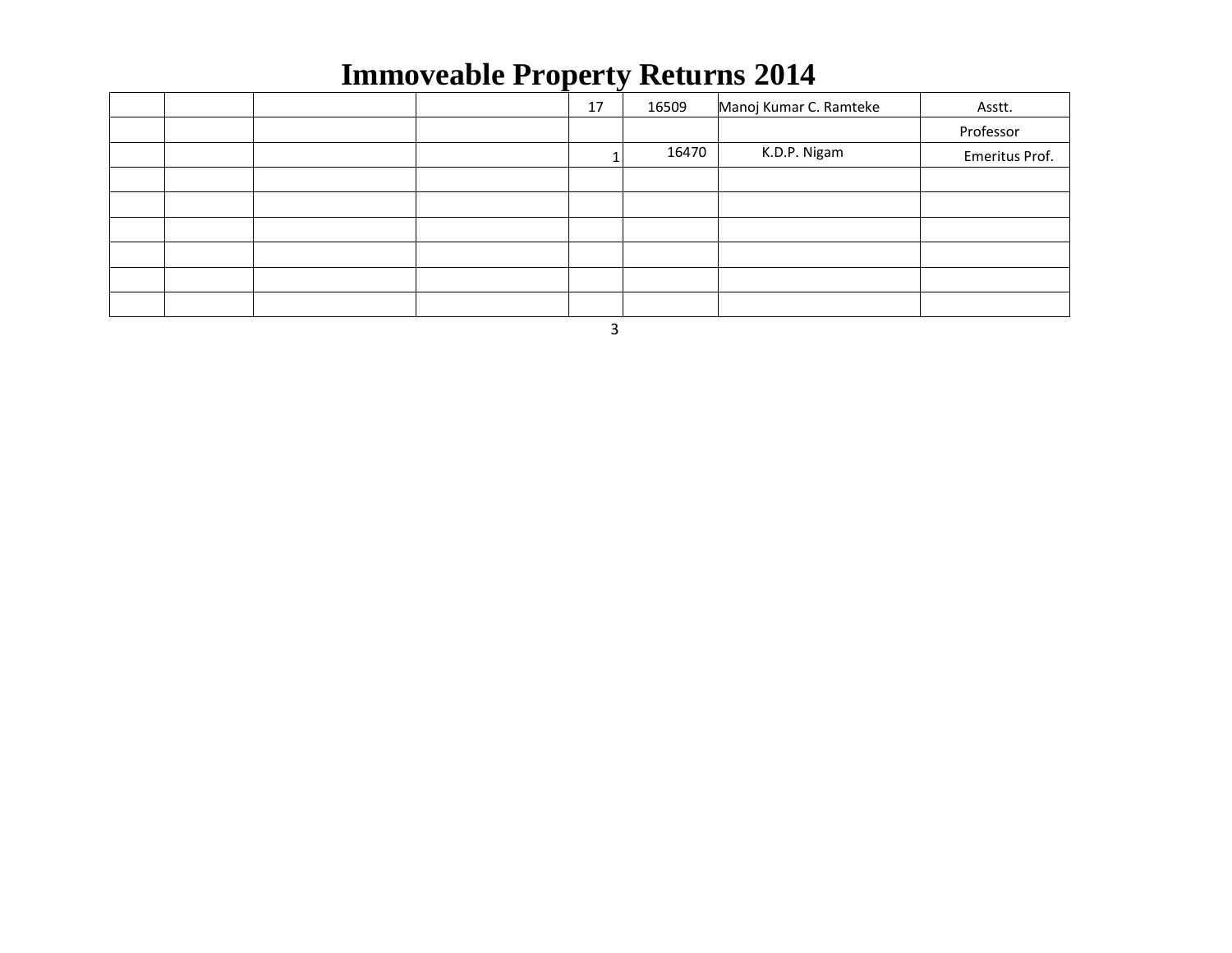|       |          | List of immovable property returns (Submitted) |             | <b>Not submitted</b> |          |                      |                    |  |
|-------|----------|------------------------------------------------|-------------|----------------------|----------|----------------------|--------------------|--|
|       |          | <b>CHEMISTRY</b>                               |             |                      |          | <b>CHEMISTRY</b>     |                    |  |
| S.No. | Emp.Code | Emp. Name                                      | Designation | S.No.                | Emp.Code | Emp. Name            | <b>Designation</b> |  |
| 1.    | 15715    | Ashok Kr. Ganguli                              | Professor   | $\mathbf{1}$         | 16025    | V.HARIDAS            | Associate          |  |
| 2.    | 15970    | ANIL JACOB                                     | Professor   |                      |          |                      | Professor          |  |
|       |          | <b>ELIAS</b>                                   |             | $\overline{2}$       | 16212    | S.NAGENDRAN          | Associate          |  |
|       |          |                                                |             |                      |          |                      | Professor          |  |
|       |          |                                                |             | $\mathbf{3}$         | 16324    | <b>NIDHI JAIN</b>    | Assoc.             |  |
|       |          |                                                |             |                      |          |                      | Professor          |  |
|       |          |                                                |             | 4.                   | 15506    | <b>B. JAYARAM</b>    | Professor          |  |
|       |          |                                                |             | 5.                   | 15090    | M.N. GUPTA           | Professor          |  |
|       |          |                                                |             | 6.                   | 15507    | D.K.                 | Professor          |  |
|       |          |                                                |             |                      |          | BANDYOPADHYAY        |                    |  |
|       |          |                                                |             | 7.                   | 15536    | <b>NALIN PANT</b>    | Professor          |  |
|       |          |                                                |             | 8.                   | 15770    | JAI DEO SINGH        | Professor          |  |
|       |          |                                                |             | 9.                   | 15784    | RAVI SHANKAR         | Professor          |  |
|       |          |                                                |             | 10.                  | 15505    | A.RAMANAN            | Professor          |  |
|       |          |                                                |             | 11.                  | 15782    | NARAYANAN            | Professor          |  |
|       |          |                                                |             |                      |          | <b>D. KURUR</b>      |                    |  |
|       |          |                                                |             | 12                   | 15104    | RAM NATH RAM         | Professor          |  |
|       |          |                                                |             | 13                   | 16076    | SHASHANK DEEP        | Associate          |  |
|       |          |                                                |             |                      |          |                      | Professor          |  |
|       |          |                                                |             | 14                   | 16226    | SAMEER SAPRA         | Associate          |  |
|       |          |                                                |             |                      |          |                      | Professor          |  |
|       |          |                                                |             | 15                   | 16021    | SIDDHARTH            | Professor          |  |
|       |          |                                                |             |                      |          | PANDEY               |                    |  |
|       |          |                                                |             | 16                   | 16489    | Hemant Kumar Kashyap | Asstt. Professor   |  |
|       |          |                                                |             | 17                   | 16462    | Ravi Singh           | Asstt. Professor   |  |
|       |          |                                                |             | 18                   | 15095    | P.S. Pandey          | Professor          |  |
|       |          |                                                |             | 19                   | 15877    | N.G.RAMESH           | Professor          |  |
|       |          |                                                |             | $20\,$               | 15091    | A.K. SINGH           | Professor          |  |
|       |          |                                                |             |                      |          |                      |                    |  |
|       |          |                                                |             |                      |          |                      |                    |  |
|       |          |                                                |             |                      |          |                      |                    |  |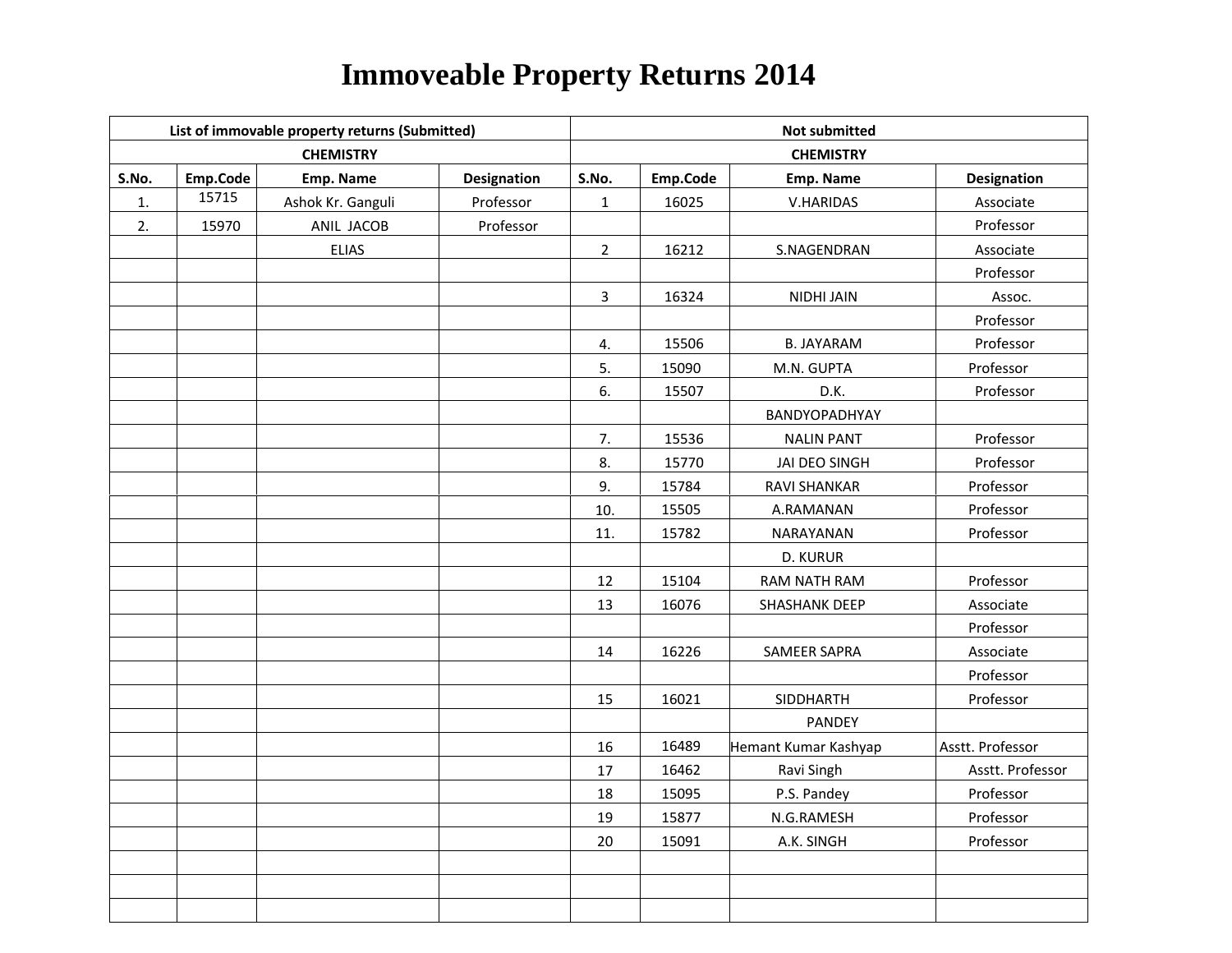|  |  | 21  | 15874 | <b>SUNIL KUMAR</b>  | Professor   |
|--|--|-----|-------|---------------------|-------------|
|  |  |     |       | KHARE               |             |
|  |  | 22. | 16505 | Praveen Ingole      | Asstt Prof. |
|  |  | 23. | 15687 | <b>CHARUSITA</b>    | Professor   |
|  |  |     |       | <b>CHAKRAVARTY</b>  |             |
|  |  | 24. | 15103 | H.M. CHAWLA         | Professor   |
|  |  |     |       |                     |             |
|  |  | 25. | 16251 | <b>PRAMIT KUMAR</b> | Associate   |
|  |  |     |       | <b>CHOWDHURY</b>    | Professor   |
|  |  |     |       |                     |             |
|  |  |     |       |                     |             |

4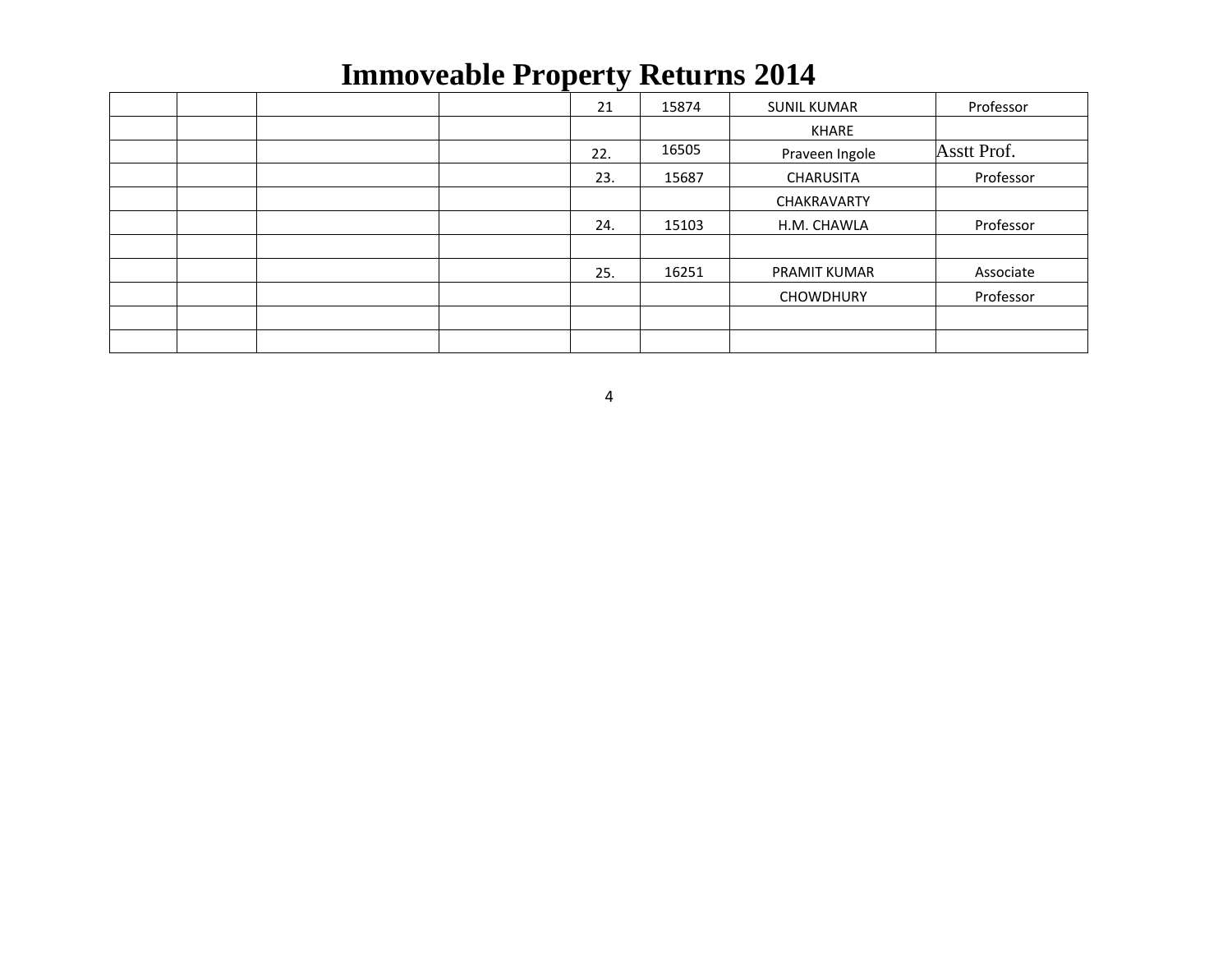|       |          | List of immovable property returns (Submitted) |                    | <b>Not submitted</b> |          |                          |                    |  |  |
|-------|----------|------------------------------------------------|--------------------|----------------------|----------|--------------------------|--------------------|--|--|
|       |          | <b>CIVIL ENGINEERING</b>                       |                    |                      |          | <b>CIVIL ENGINEERING</b> |                    |  |  |
| S.No. | Emp.Code | Emp. Name                                      | <b>Designation</b> | S.No.                | Emp.Code | Emp. Name                | <b>Designation</b> |  |  |
| 1.    | 16507    | S. Chakma                                      | Asstt.             | $\mathbf{1}$         | 15594    | S.K. DEB                 | Associate          |  |  |
|       |          |                                                | Professor          |                      |          |                          | Professor          |  |  |
| 2.    | 16307    | <b>ARUN KUMAR</b>                              | Asstt.             | $\overline{2}$       | 15600    | <b>RAKESH KHOSA</b>      | Professor          |  |  |
|       |          |                                                | Professor          | 3                    | 15974    | RAMACHANDRA RAO          | Associate          |  |  |
| 3.    | 15608    | A.K. JAIN                                      | Professor          |                      |          | <b>KALAGA</b>            | Professor          |  |  |
| 4.    | 15965    | J.T.SHAHU                                      | Professor          | 4                    | 15338    | A.K. GOSAIN              | Professor          |  |  |
| 5     | 16244    | R. AYOTHIRAMAN                                 | Associate          | 5                    | 15601    | K.S. RAO                 | Professor          |  |  |
|       |          |                                                | Professor          | 6                    | 15153    | <b>GEETAM TEWARI</b>     | Professor          |  |  |
|       |          |                                                |                    |                      |          |                          |                    |  |  |
|       |          |                                                |                    | $\overline{7}$       | 15859    | <b>ATUL KUMAR</b>        | Professor          |  |  |
|       |          |                                                |                    |                      |          | <b>MITTAL</b>            |                    |  |  |
|       |          |                                                |                    | 8                    | 16363    | <b>ANIL SAWHNEY</b>      | Professor          |  |  |
|       |          |                                                |                    | 9                    | 15339    | <b>GURMAIL S.</b>        | Associate          |  |  |
|       |          |                                                |                    |                      |          | <b>BENIPAL</b>           | Professor          |  |  |
|       |          |                                                |                    | 10                   | 16132    | <b>KUMAR NEERAJ</b>      | Associate          |  |  |
|       |          |                                                |                    |                      |          | <b>JHA</b>               | Professor          |  |  |
|       |          |                                                |                    | 11                   | 15337    | K.G. SHARMA              | Professor          |  |  |
|       |          |                                                |                    | 12                   | 15960    | <b>ARVIND KUMAR</b>      | Professor          |  |  |
|       |          |                                                |                    |                      |          | <b>NEMA</b>              |                    |  |  |
|       |          |                                                |                    | 13                   | 15783    | <b>VENKATA RAMANA</b>    | Professor          |  |  |
|       |          |                                                |                    |                      |          | <b>GUNTURI</b>           |                    |  |  |
|       |          |                                                |                    | 14                   | 16390    | ARAVIND KRISHNA          | Asstt.             |  |  |
|       |          |                                                |                    |                      |          | SWAMY                    | Professor          |  |  |
|       |          |                                                |                    | 15                   | 16381    | DHANYA C.T.              | Asstt.             |  |  |
|       |          |                                                |                    |                      |          |                          | Professor          |  |  |
|       |          |                                                |                    | 16                   | 15593    | <b>SHASHI MATHUR</b>     | Professor          |  |  |
|       |          |                                                |                    |                      |          |                          |                    |  |  |
|       |          |                                                |                    |                      |          |                          |                    |  |  |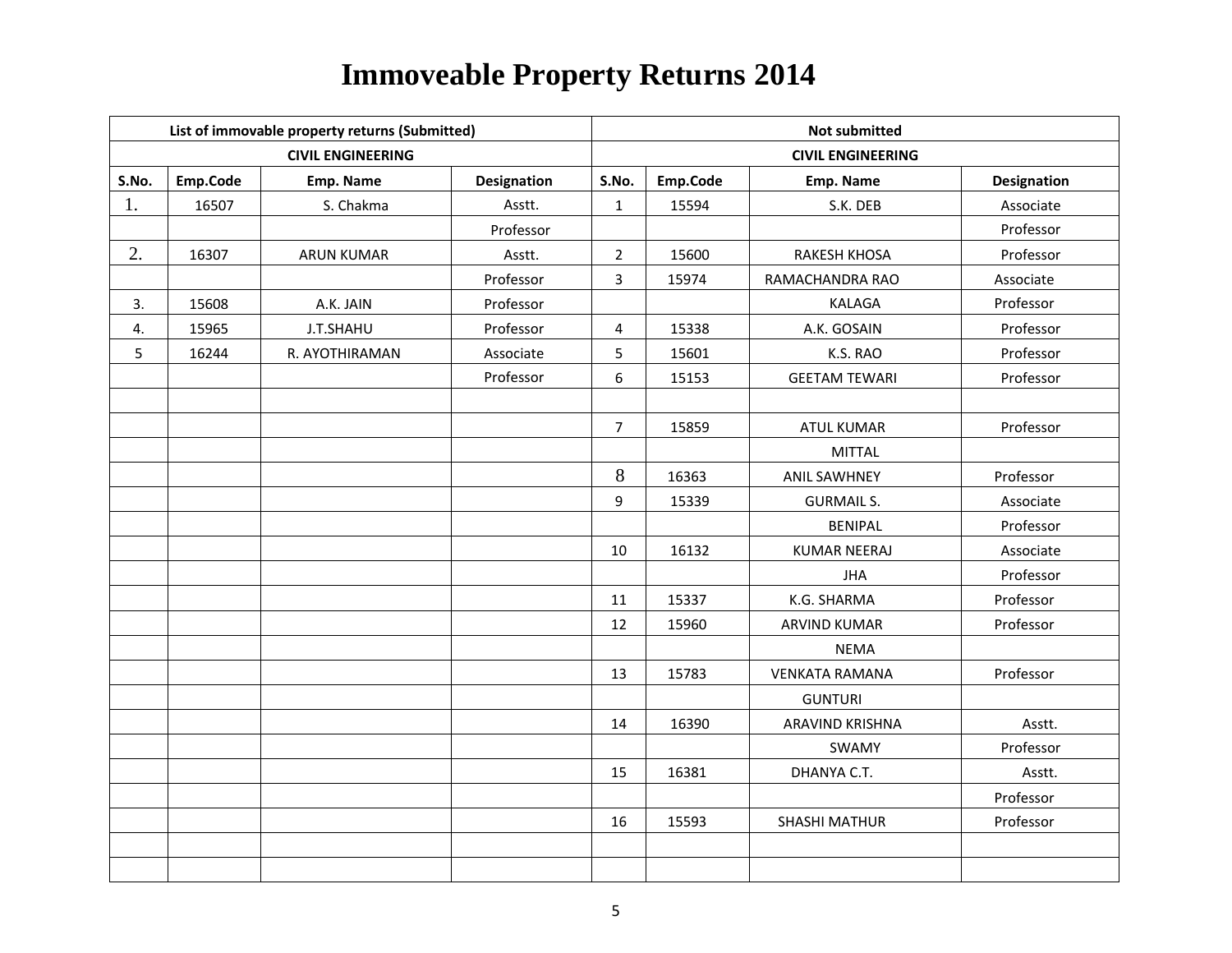|  |  | 17  | 16333 | <b>DIPTI RANJAN</b>        | Asstt.         |
|--|--|-----|-------|----------------------------|----------------|
|  |  |     |       | SAHOO                      | Professor      |
|  |  |     |       |                            |                |
|  |  | 18. | 15609 | M.MALLIKHARJUNA RAO        | Sr. Programmer |
|  |  | 19. | 15973 | <b>SUPRATIC GUPTA</b>      | Asstt.         |
|  |  |     |       |                            | Professor      |
|  |  | 20. | 16046 | DEO RAJ KAUSHAL            | Associate      |
|  |  |     |       |                            | Professor      |
|  |  | 21. | 16300 | SHASHANK                   | Asstt.         |
|  |  |     |       | <b>BISHNOI</b>             | Professor      |
|  |  | 22. | 15596 | <b>B.BHATTACHARJEE</b>     | Professor      |
|  |  | 23. | 16223 | <b>GAZALA HABIB</b>        | Asstt.         |
|  |  |     |       |                            | Professor      |
|  |  | 24. | 16056 | <b>SURESH BHALLA</b>       | Associate      |
|  |  |     |       |                            | Professor      |
|  |  | 25. | 15872 | <b>BABU J.ALAPPAT</b>      | Professor      |
|  |  | 26. | 15340 | N.K. GARG                  | Professor      |
|  |  | 27. | 16042 | <b>BHAGU RAM</b>           | Professor      |
|  |  |     |       | <b>CHAHAR</b>              |                |
|  |  | 28  | 16297 | <b>BAPPADITYA</b>          | Asstt.         |
|  |  |     |       | <b>MANNA</b>               | Professor      |
|  |  | 29. | 16208 | J. UMA                     | Asstt.         |
|  |  |     |       | <b>MAHESWARI</b>           | Professor      |
|  |  | 30. | 15362 | <b>MUKESH KHARE</b>        | Professor      |
|  |  | 31. | 15341 | <b>MANOJ DATTA</b>         | Professor      |
|  |  | 32. | 16346 | <b>ABHIJIT GANGULI</b>     | Asstt.         |
|  |  |     |       |                            | Professor      |
|  |  | 33. | 15791 | A.K.KESHARI                | Professor      |
|  |  | 34. | 15786 | <b>ALOK MADAN</b>          | Professor      |
|  |  | 35  | 15853 | К.                         | Professor      |
|  |  |     |       | <b>CHANDRASHEKHAR IYER</b> |                |
|  |  | 36. | 15606 | <b>ASHOK GUPTA</b>         | Professor      |
|  |  |     |       |                            |                |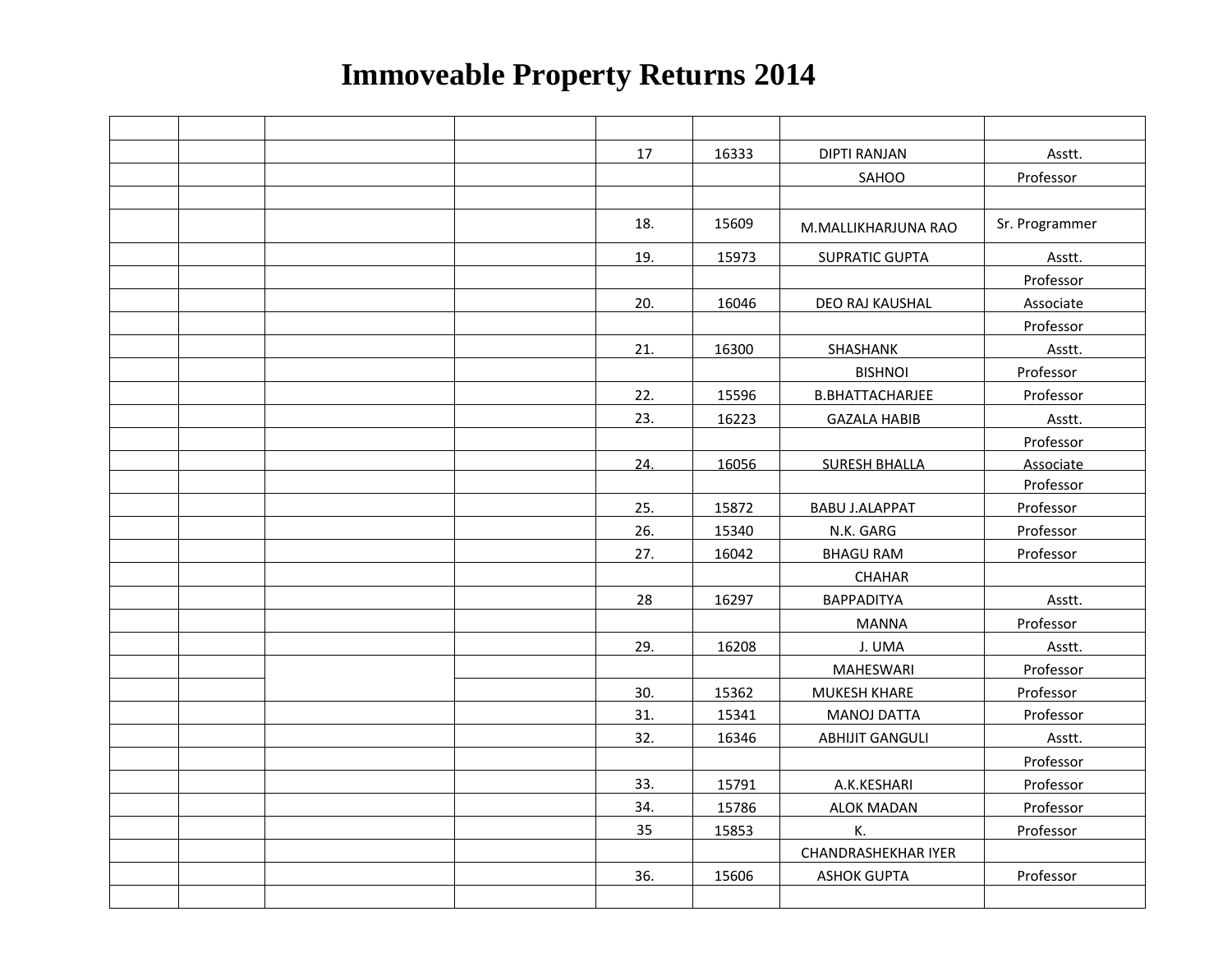|  | ᅩ | 37. | 16247 | VASANT A.          | Associate |
|--|---|-----|-------|--------------------|-----------|
|  |   |     |       | <b>MATSAGAR</b>    | Professor |
|  |   |     |       |                    |           |
|  |   | 38. | 16413 | A.K.Nagpal         | Emeritus  |
|  |   |     |       |                    | Professor |
|  |   | 39. | 16335 | TANUSREE           | Asstt.    |
|  |   |     |       | <b>CHAKRABORTY</b> | Professor |
|  |   |     |       |                    |           |
|  |   |     |       |                    |           |
|  |   |     |       |                    |           |
|  |   |     |       |                    |           |
|  |   |     |       |                    |           |
|  |   |     |       |                    |           |
|  |   |     |       |                    |           |
|  |   |     |       |                    |           |
|  |   |     |       |                    |           |
|  |   |     |       |                    |           |
|  |   |     |       |                    |           |
|  |   |     |       |                    |           |
|  |   |     |       |                    |           |
|  |   |     |       |                    |           |
|  |   |     |       |                    |           |
|  |   |     |       |                    |           |
|  |   |     |       |                    |           |
|  |   |     |       |                    |           |
|  |   |     |       |                    |           |
|  |   |     |       |                    |           |
|  |   |     |       |                    |           |
|  |   |     |       |                    |           |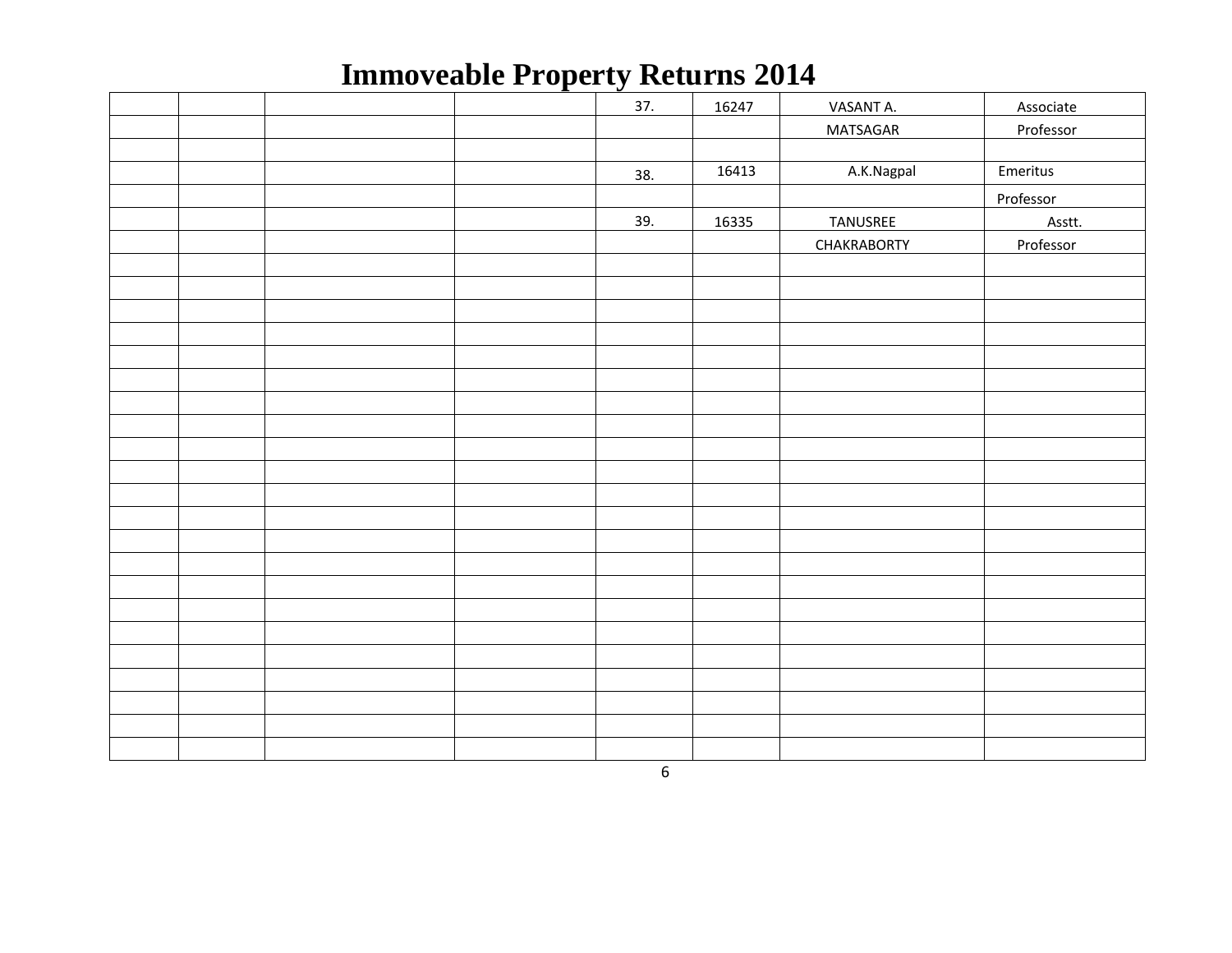|       |          | List of immovable property returns (Submitted) |                    | <b>Not submitted</b> |          |                        |                    |  |
|-------|----------|------------------------------------------------|--------------------|----------------------|----------|------------------------|--------------------|--|
|       |          | <b>C.S.E.</b>                                  |                    |                      |          | <b>C.S.E.</b>          |                    |  |
| S.No. | Emp.Code | Emp. Name                                      | <b>Designation</b> | S.No.                | Emp.Code | Emp. Name              | <b>Designation</b> |  |
| 1.    | 16269    | AADITESHWAR                                    | Asstt.             | $\mathbf{1}$         | 16161    | <b>SUBODH KUMAR</b>    | Associate          |  |
|       |          | <b>SET</b>                                     | Professor          |                      |          |                        | Professor          |  |
| 2.    | 15448    | SAROJ KAUSHIK                                  | Professor          | 2.                   | 16340    | <b>SMRUTI RANJAN</b>   | Asstt.             |  |
| 3.    | 15446    | S.K. GUPTA                                     | Professor          |                      |          | SARANGI                | Professor          |  |
| 4.    | 16138    | <b>VINAY JOSEPH</b>                            | Asstt.             | 3.                   | 16023    | <b>KOLIN PAUL (GE)</b> | Associate          |  |
|       |          | <b>RIBEIRO</b>                                 | Professor          |                      |          |                        | Professor          |  |
| 5.    | 15819    | <b>NAVEEN GARG</b>                             | Professor          | 4.                   | 16350    | <b>MAYA RAMANATH</b>   | Asstt.             |  |
| 6.    | 15987    | <b>AMIT KUMAR</b>                              | Professor          |                      |          |                        | Professor          |  |
| 7.    | 16134    | AMITABHA BAGCHI                                | Associate          | 5.                   | 15443    | <b>B.N. JAIN</b>       | Professor          |  |
|       |          |                                                | Professor          |                      |          |                        |                    |  |
| 8.    | 15590    | <b>SANDEEP SEN</b>                             | Professor          | 6.                   | 16383    | PARAG SINGLA           | Asstt.             |  |
| 9.    | 15591    | <b>HUZUR SARAN</b>                             | Professor          |                      |          |                        | Professor          |  |
| 10.   | 15683    | Sanjeeva Prasad                                | Professor          | 7.                   | 15589    | <b>SUBHASHIS</b>       | Professor          |  |
| 11    | 15450    | M. BALAKRISHNAN                                | Professor          |                      |          | <b>BANERJEE</b>        |                    |  |
|       |          |                                                |                    | 8.                   | 15812    | PREM KUMAR             | Professor          |  |
|       |          |                                                |                    |                      |          | <b>KALRA</b>           |                    |  |
|       |          |                                                |                    | 9.                   | 16228    | PANKAJ JALOTE          | Professor          |  |
|       |          |                                                |                    | 10.                  | 16428    | S.N. MAHESHWARI        | Professor          |  |
|       |          |                                                |                    | 11.                  | 16260    | <b>SORAV BANSAL</b>    | Asstt.             |  |
|       |          |                                                |                    |                      |          |                        | Professor          |  |
|       |          |                                                |                    | 12.                  | 15455    | S.ARUN-KUMAR           | Professor          |  |
|       |          |                                                |                    | 13.                  | 15445    | ANSHUL KUMAR           | Professor          |  |
|       |          |                                                |                    | 14                   | 16292    | RAGESH JAISWAL         | Asstt.             |  |
|       |          |                                                |                    |                      |          |                        | Professor          |  |
|       |          |                                                |                    | 15                   | 15958    | PREETI RANJAN          | Professor          |  |
|       |          |                                                |                    |                      |          | <b>PANDA</b>           |                    |  |
|       |          |                                                |                    |                      |          |                        |                    |  |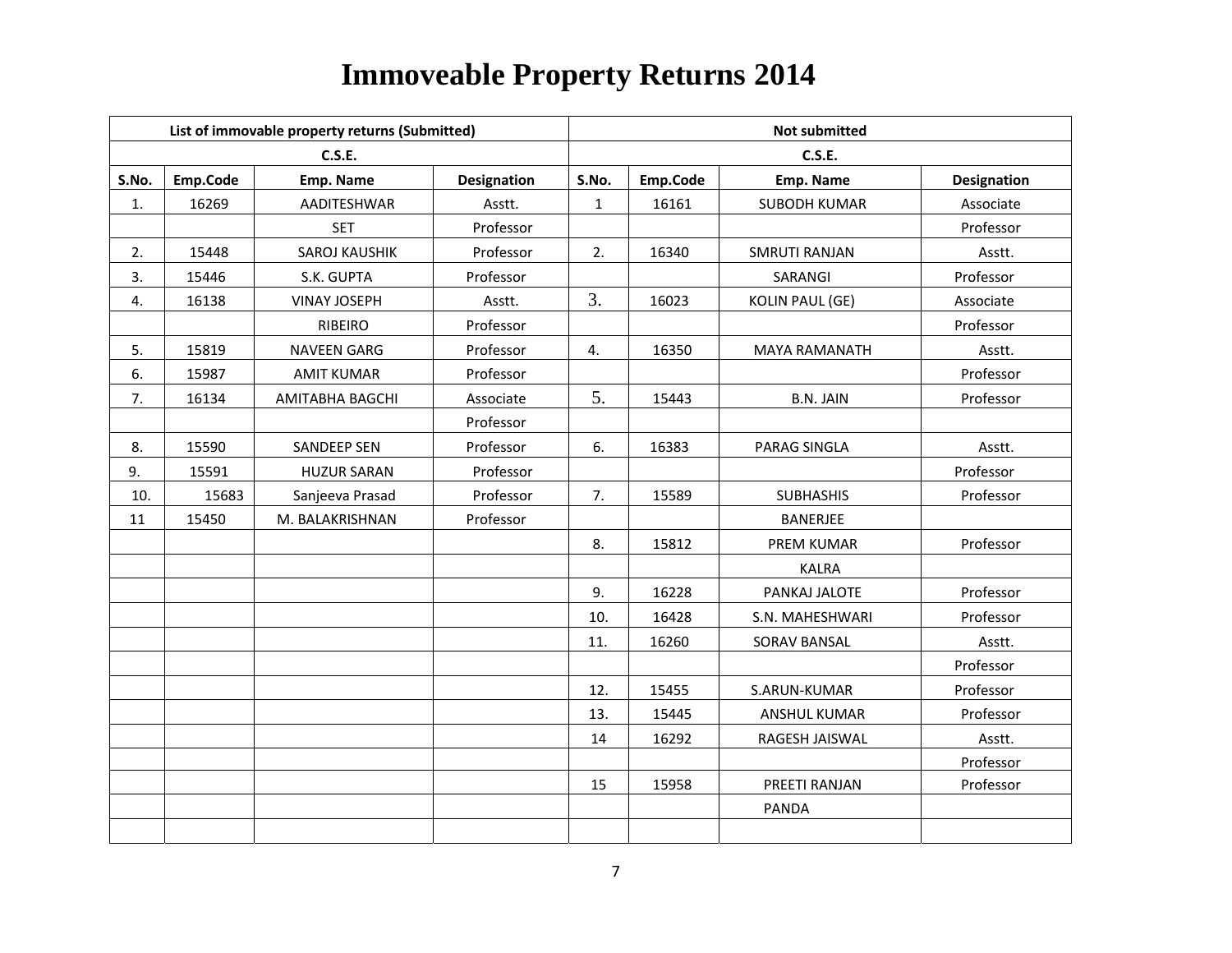|                  |          | List of immovable property returns (Submitted) |                    | <b>Not submitted</b> |          |                               |                    |  |  |
|------------------|----------|------------------------------------------------|--------------------|----------------------|----------|-------------------------------|--------------------|--|--|
|                  |          | <b>ELECTRICAL ENGINEERING</b>                  |                    |                      |          | <b>ELECTRICAL ENGINEERING</b> |                    |  |  |
| S.No.            | Emp.Code | Emp. Name                                      | <b>Designation</b> | S.No.                | Emp.Code | Emp. Name                     | <b>Designation</b> |  |  |
| 1.               | 16432    | <b>SUMEET AGARWAL</b>                          | Asstt.             | $\mathbf{1}$         | 16066    | <b>BIJAYA KETAN</b>           | Associate          |  |  |
|                  |          |                                                | Professor          |                      |          | PANIGRAHI                     | Professor          |  |  |
| 2.               | 15646    | <b>JAYADEVA</b>                                | Professor          | $2^{\circ}$          | 16080    | <b>BREJESH LALL</b>           | Associate          |  |  |
| 3.               | 16480    | Uday Khankoje                                  | Asstt. Professor   |                      |          |                               | Professor          |  |  |
| $\overline{4}$ . | 16450    | <b>SAIF KHAN</b>                               | Asstt.             | 3                    | 16170    | NILANJAN SENROY               | Associate          |  |  |
|                  |          | MOHAMMED                                       | Professor          |                      |          |                               | Professor          |  |  |
| 5.               | 16092    | MASHUQ-UN-NABI                                 | Associate          | 4                    | 16259    | <b>MANAV BHATNAGAR</b>        | Associate          |  |  |
|                  |          |                                                | Professor          |                      |          |                               | Professor          |  |  |
| 6.               | 15729    | M.JAGADESH KUMAR                               | Professor          | 5                    | 16218    | <b>ABHIJIT</b>                | Asstt.             |  |  |
| 7.               | 16466    | Madhusudhan Singh                              | Assoc.             |                      |          | <b>RAMCHANDRA</b>             | Professor          |  |  |
| 8.               | 15146    | V.K. JAIN                                      | Professor          |                      |          | <b>ABHYANKAR</b>              |                    |  |  |
| 9.               | 15144    | <b>UMESH KUMAR</b>                             | Asstt.             | 6                    | 16378    | ANUJ DHAWAN                   | Asstt.             |  |  |
|                  |          |                                                | Professor          |                      |          |                               | Professor          |  |  |
| 10               | 16467    | Turbo Majumdar                                 | Asst. Professor    | $\overline{7}$       | 15142    | G.S.                          | Professor          |  |  |
| 11.              | 15152    | S.D. JOSHI                                     | Professor          |                      |          | VISWESWARAN                   |                    |  |  |
| 12               | 16167    | S. JANARDHANAN                                 | Asstt.             | 8                    | 15604    | M.HANMANDLU                   | Professor          |  |  |
|                  |          |                                                | Professor          | 9                    | 15154    | <b>BHIM SINGH</b>             | Professor          |  |  |
| 13               | 16402    | <b>KUSHAL KUMAR</b>                            | Asstt.             | 10                   | 15597    | SANTANU                       | Professor          |  |  |
|                  |          | <b>SHAH</b>                                    | Professor          |                      |          | CHAUDHURY                     |                    |  |  |
| 14               | 15851    | <b>RANJAN KUMAR</b>                            | Professor          | 11                   | 15795    | G.BHUVANESWARI                | Professor          |  |  |
|                  |          | <b>MALLIK</b>                                  |                    |                      |          |                               |                    |  |  |
| 15.              | 15672    | <b>SUBRAT KAR</b>                              | Professor          | 12                   | 15865    | K.R.RAJAGOPAL                 | Professor          |  |  |
| 16               | 16153    | <b>SWADES KUMAR DE</b>                         | Associate          | 13                   | 15949    | <b>MUMMADI</b>                | Professor          |  |  |
|                  |          |                                                | Professor          |                      |          | <b>VEERACHARY</b>             |                    |  |  |
| 17.              | 16543    | Manan Suri                                     | Asstt.             | 14                   | 15995    | SUKUMAR MISHRA                | Professor          |  |  |
|                  |          |                                                | Professor          | 15                   | 16445    | <b>RKP BHATT</b>              | Professor          |  |  |
| 18               | 15829    | INDRA NARAYAN KAR                              | Professor          | 16                   | 15139    | <b>BASABI BHAUMIK</b>         | Professor          |  |  |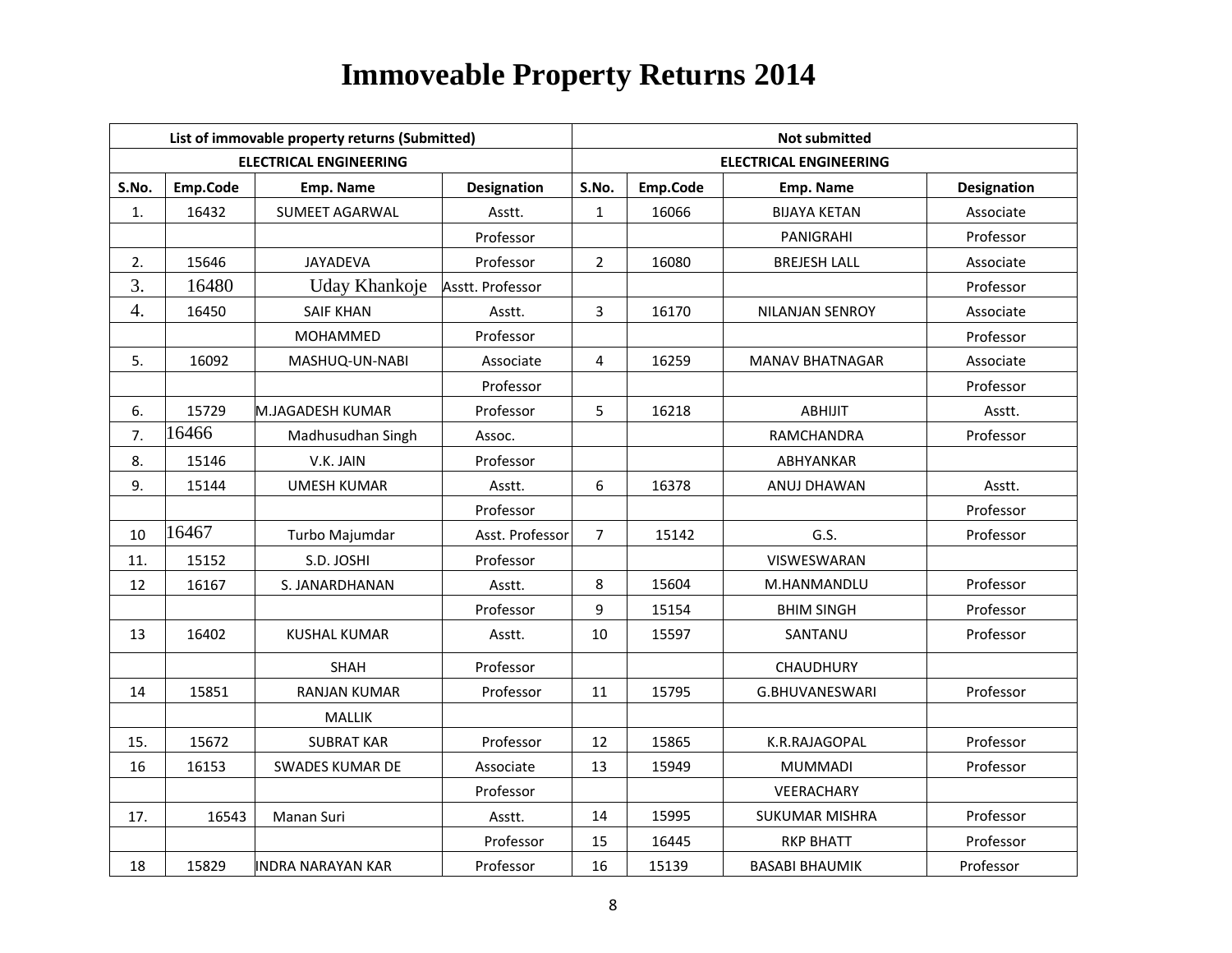| 19 | 16410 | <b>SHAUNAK SEN</b> | Asstt. Professor | 17 | 16396 | <b>MUKUL SARKAR</b>     | Asstt. Professor |
|----|-------|--------------------|------------------|----|-------|-------------------------|------------------|
| 20 | 16140 | <b>SHOURIBRATA</b> | Associate        | 18 | 15131 | H.M. Gupta              | Professor        |
|    |       | <b>CHATTERJEE</b>  | Professor        | 19 | 15808 | <b>SHANKAR PRAKRIYA</b> | Professor        |
|    |       |                    |                  | 20 | 16384 | <b>SHUBHENDU BHASIN</b> | Asstt. Professor |
|    |       |                    |                  | 21 | 15145 | P.R. BIJWE              | Professor        |
|    |       |                    |                  | 22 | 15136 | <b>VINOD CHANDRA</b>    | Professor        |
|    |       |                    |                  | 23 | 15805 | <b>RANJAN BOSE</b>      | Professor        |
|    |       |                    |                  | 24 | 16150 | <b>SUMANTRA DUTTA</b>   | Associate        |
|    |       |                    |                  |    |       | <b>ROY</b>              | Professor        |
|    |       |                    |                  | 25 | 16417 | AMIT KUMAR JAIN         | Asstt. Professor |
|    |       |                    |                  | 26 | 15148 | <b>DEVI CHADHA</b>      | Professor        |
|    |       |                    |                  | 27 | 16482 | <b>Abhishek Dixit</b>   | Asstt. Professor |
|    |       |                    |                  | 28 | 15127 | <b>SURINDRA PRASAD</b>  | Professor        |
|    |       |                    |                  |    |       |                         |                  |
|    |       |                    |                  |    |       |                         |                  |
|    |       |                    |                  |    |       |                         |                  |
|    |       |                    |                  |    |       |                         |                  |
|    |       |                    |                  |    |       |                         |                  |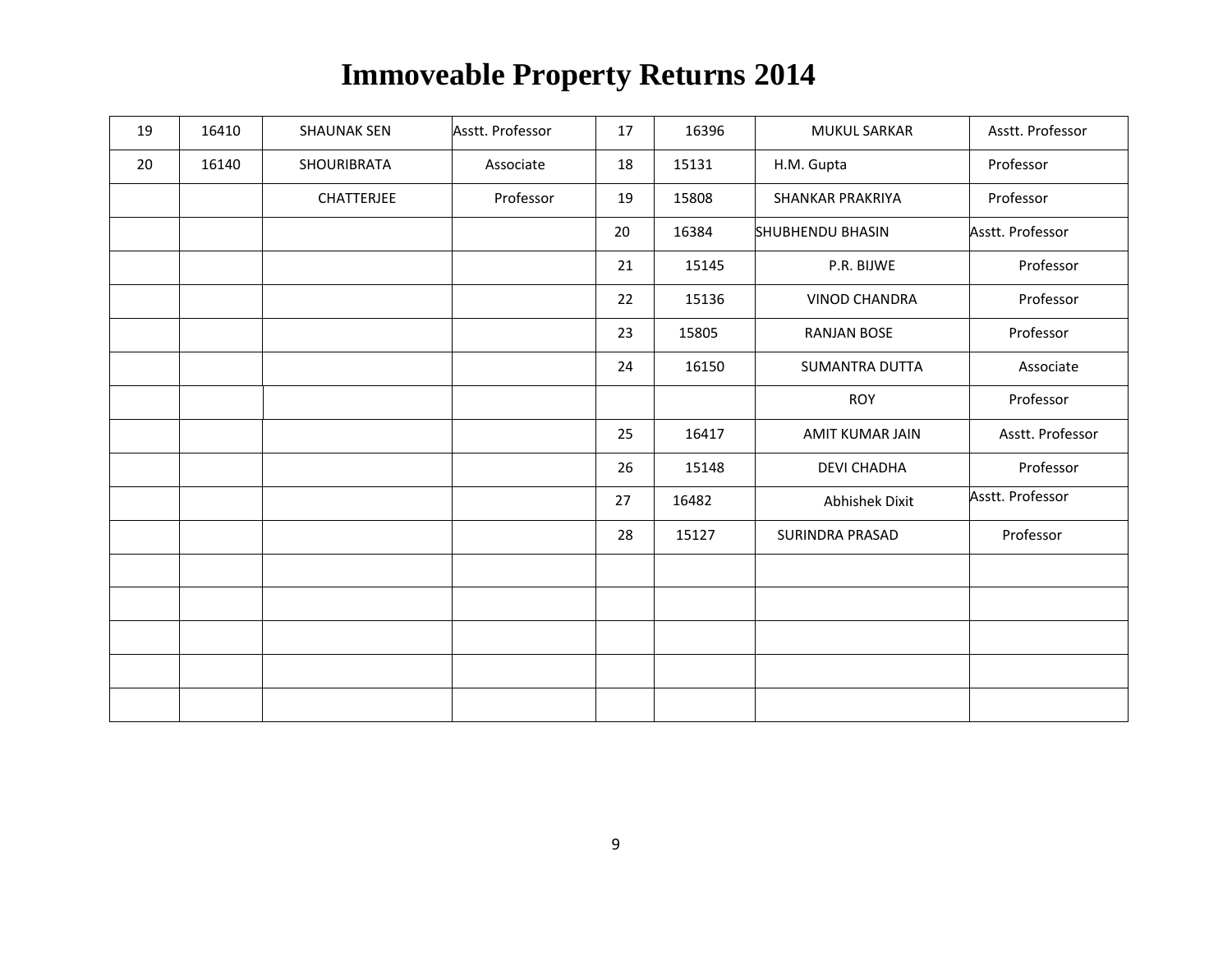|       |          | List of immovable property returns (Submitted) |             | <b>Not submitted</b> |          |                           |                    |  |  |
|-------|----------|------------------------------------------------|-------------|----------------------|----------|---------------------------|--------------------|--|--|
|       |          | <b>H.U.S.S.</b>                                |             |                      |          | <b>H.U.S.S.</b>           |                    |  |  |
| S.No. | Emp.Code | Emp. Name                                      | Designation | S.No.                | Emp.Code | Emp. Name                 | <b>Designation</b> |  |  |
| 1.    | 16054    | <b>KAMLESH SINGH</b>                           | Associate   | $\mathbf{1}$         | 16204    | PRITHA CHANDRA            | Asstt.             |  |  |
|       |          |                                                | Professor   |                      |          |                           | Professor          |  |  |
| 2.    | 16081    | PURNIMA SINGH                                  | Professor   | $\overline{2}$       | 16309    | JAYAN JOSE                | Asstt.             |  |  |
| 3.    | 15718    | SANIL V.                                       | Professor   |                      |          | <b>THOMAS</b>             | Professor          |  |  |
| 4.    | 16341    | <b>ARJUN GHOSH</b>                             | Asstt.      | 3                    | 16442    | <b>NAVEEN THAYYIL</b>     | Asstt.             |  |  |
|       |          |                                                | Professor   |                      |          | KAMALUDDIN                | Professor          |  |  |
| 5.    | 16327    | <b>BIJOY H.BORUAH</b>                          | Professor   | 4                    | 16123    | <b>VIBHA ARORA</b>        | Associate          |  |  |
| 6.    | 16341    | Ankush Aggarwal                                | Asstt.      |                      |          |                           | Professor          |  |  |
|       |          |                                                | Professor   | 5                    | 15573    | AMRIT SRINIVASAN          | Professor          |  |  |
| 7.    | 16344    | REETIKA KHERA                                  | Asstt.      | 6                    | 16249    | FARHANA IBRAHIM           | Asstt.             |  |  |
|       |          |                                                | Professor   |                      |          |                           | Professor          |  |  |
| 8.    | 16423    | <b>DIVYA DWIVEDI</b>                           | Asstt.      | $\tau$               | 16311    | SARBESWAR SAHOO           | Asstt.             |  |  |
|       |          |                                                | Professor   |                      |          |                           | Professor          |  |  |
| 9.    | 16582    | Samar                                          | Asstt.      | 8                    | 16334    | <b>DEBASIS MONDAL</b>     | Asstt.             |  |  |
|       |          |                                                | Professor   | 9                    | 16216    | AMBUJ D. SAGAR            | Professor          |  |  |
| 10    | 16439    | ARUDRA VENKATA                                 | Asstt.      | $10\,$               | 15167    | V. UPADHYAY               | Professor          |  |  |
|       |          |                                                | Professor   | 11                   | 16441    | <b>UPASNA SHARMA</b>      | Asstt.             |  |  |
|       |          |                                                |             |                      |          |                           | Professor          |  |  |
|       |          |                                                |             | 12                   | 15501    | <b>RUKMINI BHAYA NAIR</b> | Professor          |  |  |
|       |          |                                                |             | 13                   | 16238    | C.A.TOMY                  | Professor          |  |  |
|       |          |                                                |             | 14                   | 15998    | <b>ANGELIE MULTANI</b>    | Associate          |  |  |
|       |          |                                                |             |                      |          |                           | Professor          |  |  |
|       |          |                                                |             | 15                   | 16336    | RICHA KUMAR               | Asstt.             |  |  |
|       |          |                                                |             |                      |          |                           | Professor          |  |  |
|       |          |                                                |             | 16                   | 16427    | PAROMA SANYAL             | Asstt.             |  |  |
|       |          |                                                |             |                      |          |                           | Professor          |  |  |
|       |          |                                                |             | 17                   | 16447    | RAJAKRISHNAN              | Asstt.             |  |  |
|       |          |                                                |             |                      |          | RAJKUMAR                  | Professor          |  |  |
|       |          |                                                |             | 18                   | 16494    | Simona                    | Asstt. Professor   |  |  |
|       |          |                                                |             | 19                   | 15738    | <b>RAVINDER KAUR</b>      | Professor          |  |  |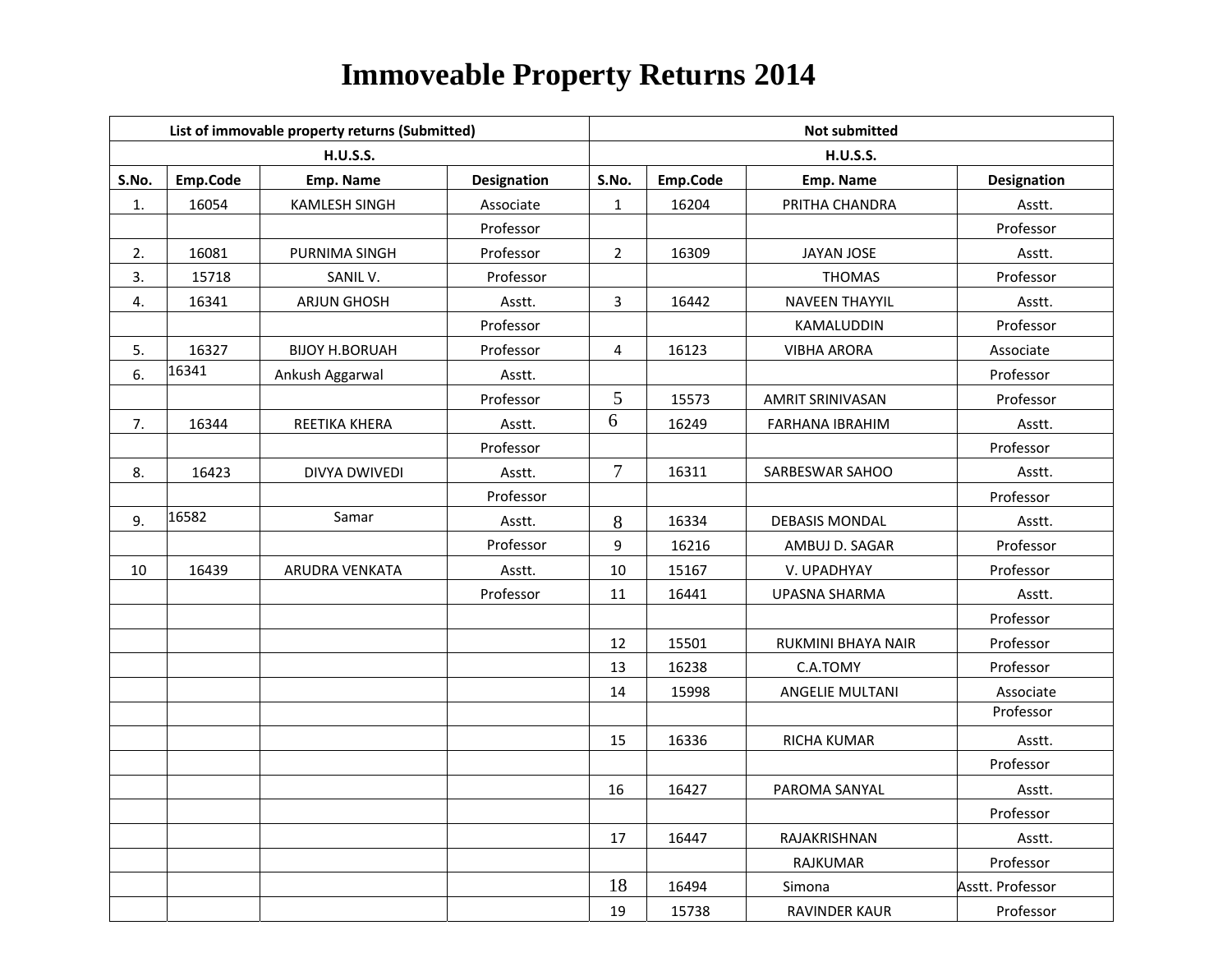|  |  | ะ    |       |                      |           |
|--|--|------|-------|----------------------|-----------|
|  |  | 20   | 16433 | <b>SOURABH BIKAS</b> | Asstt.    |
|  |  |      |       |                      | Professor |
|  |  | 21   | 16124 | <b>BHARATI PURI</b>  | Associate |
|  |  |      |       |                      | Professor |
|  |  | $22$ | 16246 | <b>STUTI KHANNA</b>  | Asstt.    |
|  |  |      |       |                      | Professor |
|  |  |      |       |                      |           |
|  |  |      |       |                      |           |
|  |  |      |       |                      |           |
|  |  |      |       |                      |           |
|  |  |      |       |                      |           |
|  |  |      |       |                      |           |
|  |  |      |       |                      |           |
|  |  |      |       |                      |           |
|  |  |      |       |                      |           |
|  |  |      |       |                      |           |
|  |  |      |       |                      |           |
|  |  |      |       |                      |           |
|  |  |      |       |                      |           |
|  |  |      |       |                      |           |
|  |  |      |       |                      |           |
|  |  |      |       |                      |           |
|  |  |      |       |                      |           |
|  |  |      |       |                      |           |
|  |  |      |       |                      |           |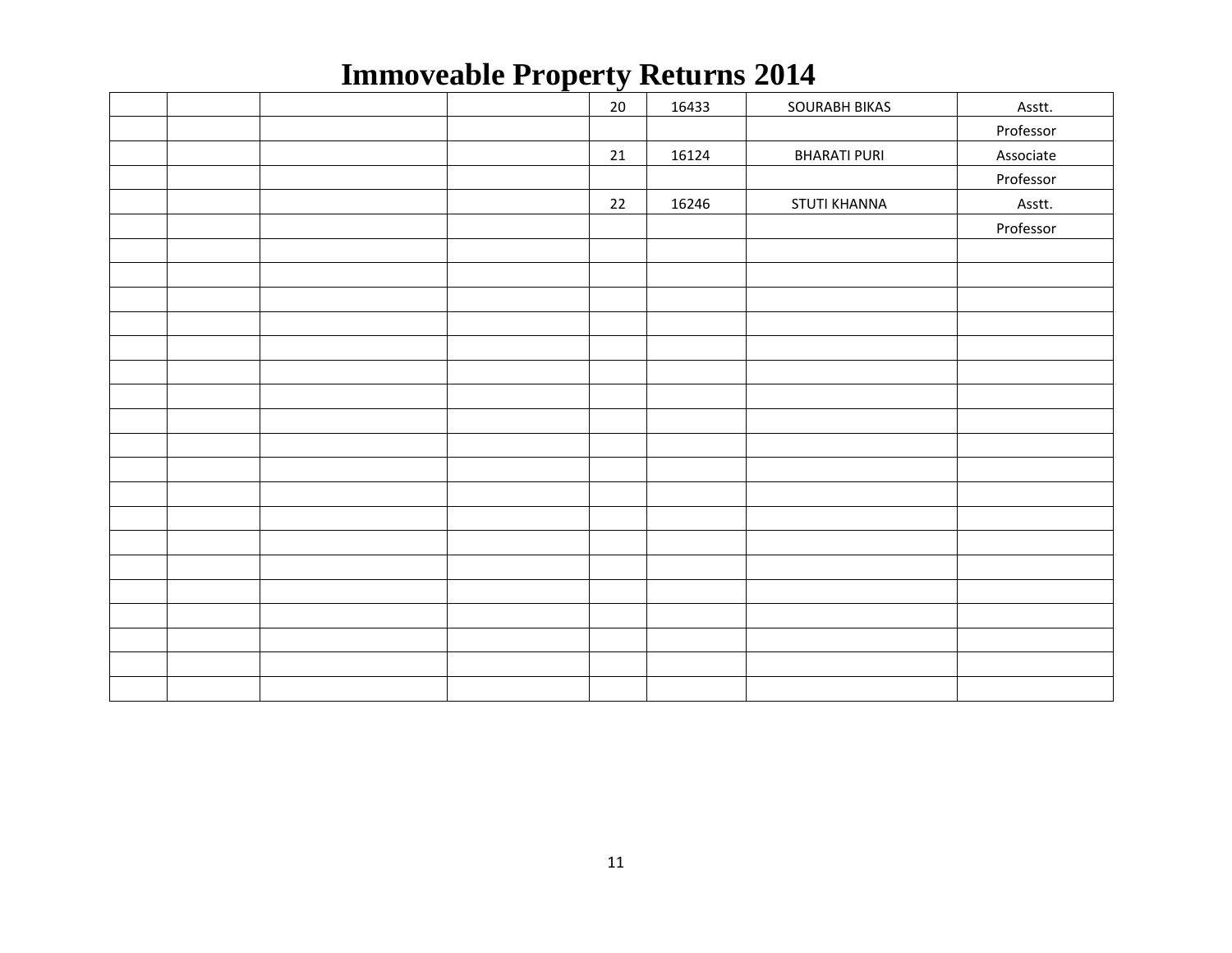|       |          | List of immovable property returns (Submitted) |                     | <b>Not submitted</b> |          |                      |             |  |
|-------|----------|------------------------------------------------|---------------------|----------------------|----------|----------------------|-------------|--|
|       |          | D.M.S                                          |                     |                      |          | D.M.S                |             |  |
| S.No. | Emp.Code | Emp. Name                                      | <b>Designation</b>  | S.No                 | Emp.Code | Emp. Name            | Designation |  |
| 1.    | 15623    | P.K.JAIN                                       | Professor           | $\mathbf{1}$         | 15619    | <b>KANIKA TANDON</b> | Professor   |  |
| 2.    | 16497    | Smita Kashiramka                               | Asstt.              |                      |          | <b>BHAL</b>          |             |  |
|       |          |                                                | Professor           | $\overline{2}$       | 15867    | <b>RAVI SHANKAR</b>  | Professor   |  |
| 3.    | 16534    | Arpan Kumar Kar                                | Asstt.              |                      |          |                      |             |  |
|       |          |                                                | Professor           |                      |          |                      |             |  |
| 4.    | 16522    | Sanjay Dhir                                    | Asstt.              |                      |          |                      |             |  |
|       |          |                                                | Professor           |                      |          |                      |             |  |
| 5.    | 15799    | SURENDRA SINGH                                 | Professor           |                      |          |                      |             |  |
|       |          | YADAV                                          |                     |                      |          |                      |             |  |
| 6.    | 16294    | <b>SURYA PRAKASH SINGH</b>                     | Asstt. Professor    |                      |          |                      |             |  |
| 7.    | 16298    | SHVETA SINGH                                   | Asstt. Professor    |                      |          |                      |             |  |
| 8.    |          | Dr. P.Vigneshwara                              | Asstt. Professor    |                      |          |                      |             |  |
| 9.    | 16431    | SHUCHI SINHA                                   | Asstt.Professor     |                      |          |                      |             |  |
| 10    | 15624    | <b>SUSHIL</b>                                  | Professor           |                      |          |                      |             |  |
| 11    | 16449    | JITENDRA MADAN                                 | Asstt.              |                      |          |                      |             |  |
|       |          |                                                | Professor           |                      |          |                      |             |  |
| 12    | 15526    | <b>HARISH CHAUDHRY</b>                         | Asstt. Professor    |                      |          |                      |             |  |
| 13    | 16078    | SEEMA SHARMA                                   | Associate Professor |                      |          |                      |             |  |
| 14    | 16195    | <b>MAHIM SAGAR</b>                             | Associate Professor |                      |          |                      |             |  |
| 15    | 15785    | M.P. GUPTA                                     | Professor           |                      |          |                      |             |  |
|       |          |                                                |                     |                      |          |                      |             |  |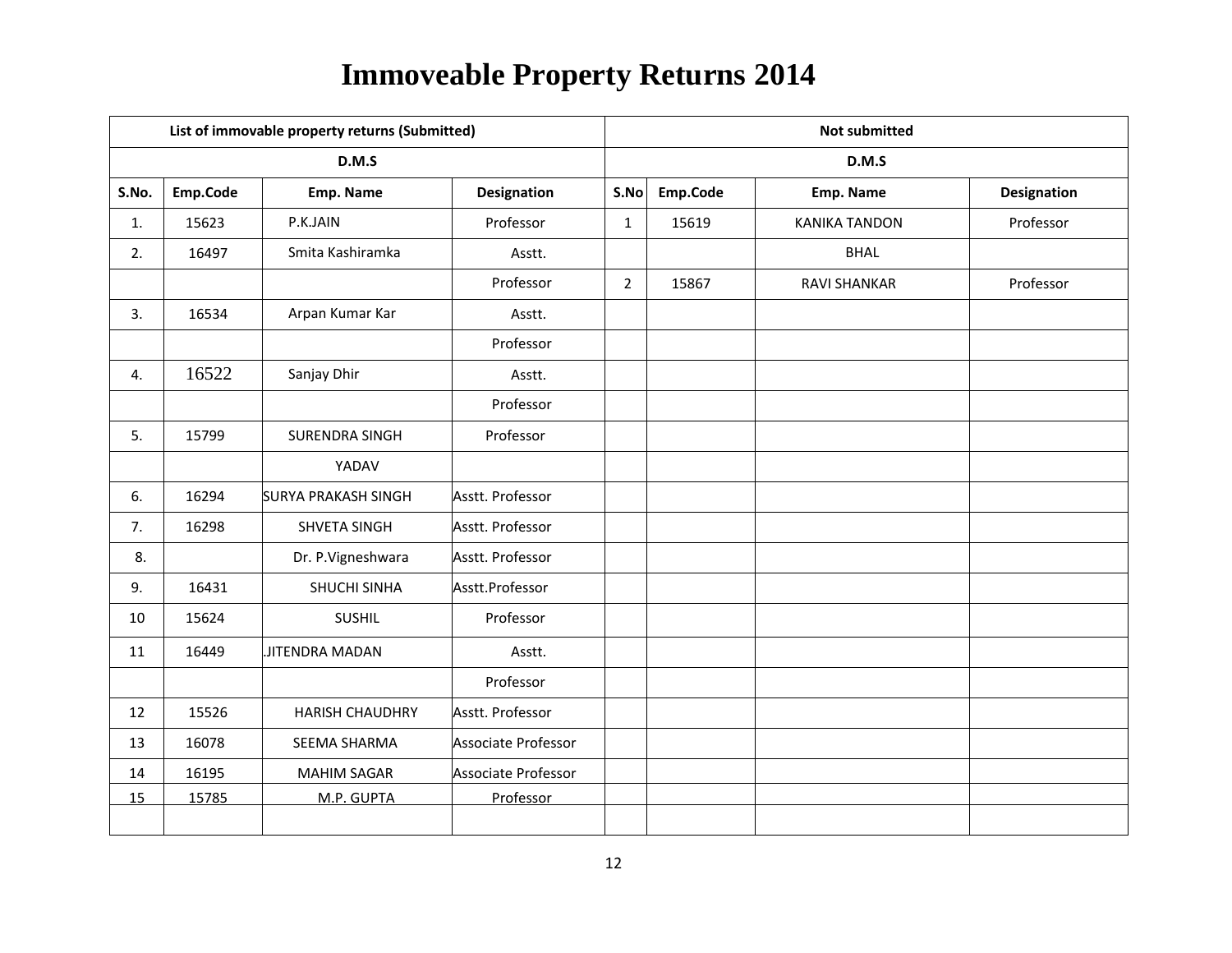|                |          | List of immovable property returns (Submitted) |                    | <b>Not submitted</b> |          |                       |                    |  |
|----------------|----------|------------------------------------------------|--------------------|----------------------|----------|-----------------------|--------------------|--|
|                |          | <b>Mathematics</b>                             |                    |                      |          | <b>Mathematics</b>    |                    |  |
| S.No.          | Emp.Code | Emp. Name                                      | <b>Designation</b> | S.No.                | Emp.Code | Emp. Name             | <b>Designation</b> |  |
| $\mathbf{1}$   | 15984    | S.DHARMARAJA                                   | Associate          | $\mathbf{1}$         | 15214    | A. TRIPATHI           | Associate          |  |
|                |          |                                                | Professor          |                      |          |                       | Professor          |  |
| $\overline{2}$ | 16225    | V.V.K. SRINIVAS                                | Asstt.             | $\overline{2}$       | 15839    | S.CHANDRA             | Associate          |  |
|                |          | <b>KUMAR</b>                                   | Professor          |                      |          | <b>SEKHARA RAO</b>    | Professor          |  |
| 3              | 15992    | APARNA MEHRA                                   | Associate          | $\overline{3}$       | 16047    | <b>KONIJETI</b>       | Associate          |  |
|                |          |                                                | Professor          |                      |          | SREENADH              | Professor          |  |
| 4              | 16458    | Rupam Barman                                   | Professor          | 4                    | 16210    | <b>MANI MEHRA</b>     | Asstt.             |  |
| 5              | 15509    | <b>SUBIMAN KUNDU</b>                           | Associate          |                      |          |                       | Professor          |  |
|                |          |                                                | Professor          | 5                    | 15964    | RAJENDRA KUMAR        | Professor          |  |
| 6              | 16436    | <b>HARISH KUMAR</b>                            | Asstt.             |                      |          | SHARMA                | Asstt.             |  |
|                |          |                                                | Professor          |                      |          |                       |                    |  |
| $\overline{7}$ | 15852    | <b>NILADRI</b>                                 | Associate          | 6                    | 15938    | <b>BHAWANI SANKAR</b> | Professor          |  |
|                |          | <b>CHATTERJEE</b>                              | Professor          |                      |          | <b>PANDA</b>          |                    |  |
| 8              | 16338    | ANURADHA SHARMA                                | Asstt.             | $\overline{7}$       | 15994    | <b>ANIMA NAGAR</b>    | Associate          |  |
|                |          |                                                | Professor          |                      |          |                       | Professor          |  |
| 9              | 15211    | <b>B. CHANDRA</b>                              | Professor          | 8                    | 16414    | SIVANANTHAN           | Asstt.             |  |
| 10             | 16437    | N.SHRAVAN KUMAR                                | Asstt.             |                      |          | SAMPATH               | Professor          |  |
|                |          |                                                | Professor          | 9                    | 16438    | AMIT                  | Asstt.             |  |
| 11             | 16248    | RITUMONI SARMA                                 | Asstt.             |                      |          | PRIYADARSHI           | Professor          |  |
|                |          |                                                | Professor          |                      |          |                       |                    |  |
|                |          |                                                |                    |                      |          |                       |                    |  |
|                |          |                                                |                    |                      |          |                       |                    |  |
|                |          |                                                |                    |                      |          |                       |                    |  |
|                |          |                                                |                    |                      |          |                       |                    |  |
|                |          |                                                |                    |                      |          |                       |                    |  |
|                |          |                                                |                    |                      |          |                       |                    |  |
|                |          |                                                |                    |                      |          |                       |                    |  |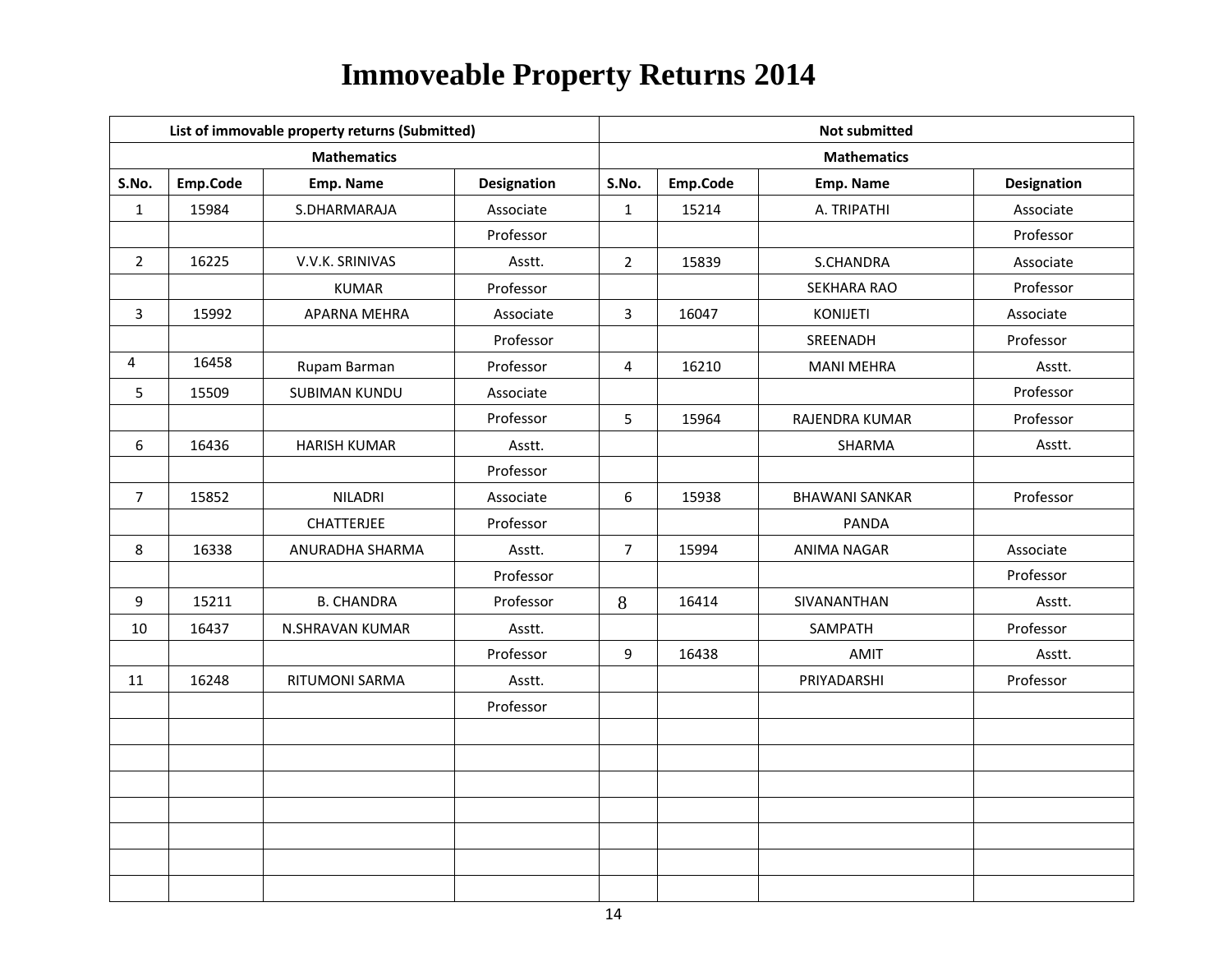|                |          | List of immovable property returns (Submitted) |                    | <b>Not submitted</b> |          |                               |                    |  |  |
|----------------|----------|------------------------------------------------|--------------------|----------------------|----------|-------------------------------|--------------------|--|--|
|                |          | <b>Mechanical Engineering</b>                  |                    |                      |          | <b>Mechanical Engineering</b> |                    |  |  |
| S.No.          | Emp.Code | Emp. Name                                      | <b>Designation</b> | S.No.                | Emp.Code | Emp. Name                     | <b>Designation</b> |  |  |
| $\mathbf{1}$   | 15237    | ANAND DEV GUPTA                                | Associate          | $\mathbf{1}$         | 15936    | R.K.PANDEY                    | Associate          |  |  |
|                |          |                                                | Professor          |                      |          |                               | Professor          |  |  |
| $\overline{2}$ | 16275    | <b>NOMESH</b>                                  | Asstt.             | $\overline{2}$       | 16096    | <b>MAKARAND</b>               | Associate          |  |  |
|                |          | <b>BHOJ KUMAR BOLIA</b>                        | Professor          |                      |          | <b>SHRIKRISHNA</b>            | Professor          |  |  |
| 3              | 16354    | <b>AMIT GUPTA</b>                              | Asstt.             |                      |          | KULKARNI                      |                    |  |  |
|                |          |                                                | Professor          | $\overline{3}$       | 16273    | <b>VIPUL JAIN</b>             | Asstt.             |  |  |
| 4.             | 15760    | <b>SUDIPTO</b>                                 | Professor          |                      |          |                               | Professor          |  |  |
|                |          | <b>MUKHERJEE</b>                               |                    | $\overline{4}$       | 16302    | <b>SUBHRA DATTA</b>           | Asstt.             |  |  |
| 5              | 15739    | <b>SUBIR KUMAR</b>                             | Professor          |                      |          |                               | Professor          |  |  |
|                |          | SAHA                                           |                    | 5                    | 15528    | <b>SUNIL PANDEY</b>           | Professor          |  |  |
| 6              | 15232    | <b>KIRAN SETH</b>                              | Professor          |                      |          |                               |                    |  |  |
| $\overline{7}$ | 16147    | <b>JAYANTA KUMAR</b>                           | Professor          | 6                    | 15747    | <b>ANJAN RAY</b>              | Professor          |  |  |
|                |          | <b>DUT</b>                                     |                    | 7                    | 16094    | <b>SUBODH VASANT</b>          | Associate          |  |  |
| 8              | 15745    | <b>SANJEEV JAIN</b>                            | Professor          |                      |          | <b>MODAK</b>                  | Professor          |  |  |
| 9              |          | Shashidgar Kandarajan                          | Inspire            | 8                    | 16283    | T.K.Kundra                    | Emritus            |  |  |
|                |          |                                                | Faculty            |                      |          |                               | Professor          |  |  |
| 10             | 16473    | Supreet Singh                                  | Asstt.             | 9                    | 15748    | P.VENKATESWARA                | Professor          |  |  |
|                |          |                                                | Professor          |                      |          | <b>RAO</b>                    |                    |  |  |
| 11             | 15511    | ANOOP CHAWLA                                   | Professor          | 10                   | 15847    | <b>NARESH</b>                 | Professor          |  |  |
| 12             | 15251    | S.R. KALE                                      | Professor          |                      |          | <b>BHATNAGAR</b>              |                    |  |  |
| 13             | 15861    | SANGEETA KOHLI                                 | Professor          | 11                   | 15772    | P.V.MADHUSUDHAN               | Professor          |  |  |
| 14             | 16020    | A.K.DARPE                                      | Professor          |                      |          | <b>RAO</b>                    |                    |  |  |
| 15             | 15252    | S.G. DESHMUKH                                  | Professor          | 12                   | 16179    | <b>SUNIL JHA</b>              | Associate          |  |  |
| 16             | 15737    | M.R. RAVI                                      | Professor          |                      |          |                               | Professor          |  |  |
| 17             | 15848    | <b>DIGAVALLI RAVI</b>                          | Professor          | 13                   | 16202    | SUDARSAN GHOSH                | Associate          |  |  |
|                |          | <b>KUMA</b>                                    |                    |                      |          |                               | Professor          |  |  |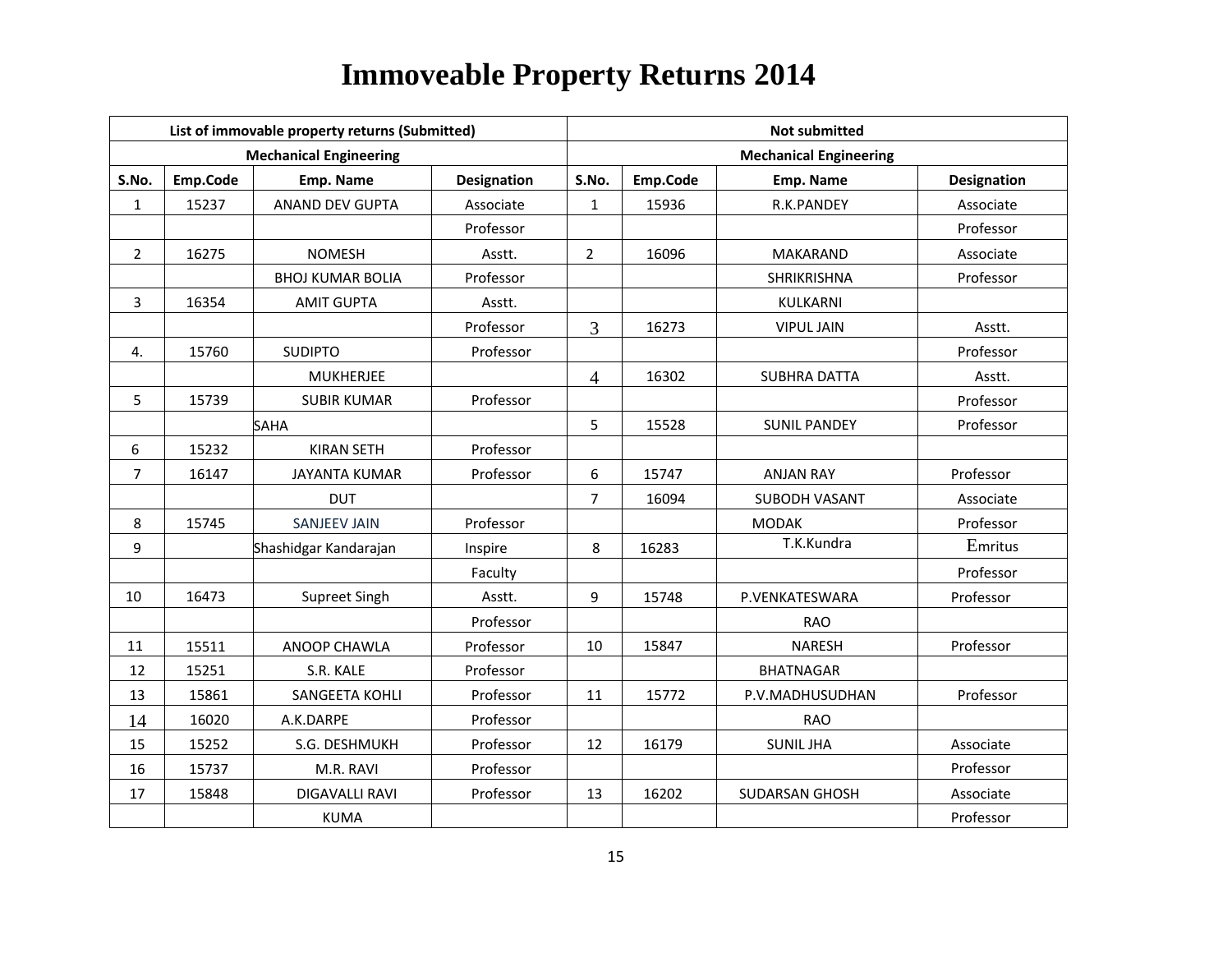|  |  | 14 | 16243 | <b>HARISH HIRANI</b> | Associate        |
|--|--|----|-------|----------------------|------------------|
|  |  |    |       |                      | Professor        |
|  |  | 15 | 15243 | <b>KSHITIJ GUPTA</b> | Professor        |
|  |  | 16 | 16235 | <b>B.</b>            | Asstt.           |
|  |  |    |       | PREMACHANDRAN        | Professor        |
|  |  | 17 | 16508 | Dr. Devendra Dubey   | Asstt.           |
|  |  |    |       |                      | Professor        |
|  |  | 18 | 16156 | Dr. Prabal Talukdar  | Asstt. Professor |
|  |  | 19 | 16019 | PULAK MOHAN          | Associate        |
|  |  |    |       | PANDEY               | Professor        |
|  |  | 20 | 15744 | P.M.V.SUBBARAO       | Professor        |
|  |  | 21 | 16103 | SIVANANDAM           | Associate        |
|  |  |    |       | ARAVINDAN            | Professor        |
|  |  | 22 | 15741 | SATINDER PAUL        | Professor        |
|  |  |    |       | SINGH                |                  |
|  |  |    |       |                      |                  |
|  |  |    |       |                      |                  |
|  |  |    |       |                      |                  |
|  |  |    |       |                      |                  |
|  |  |    |       |                      |                  |
|  |  |    |       |                      |                  |
|  |  |    |       |                      |                  |
|  |  |    |       |                      |                  |
|  |  |    |       |                      |                  |
|  |  |    |       |                      |                  |
|  |  |    |       |                      |                  |
|  |  |    |       |                      |                  |
|  |  |    |       |                      |                  |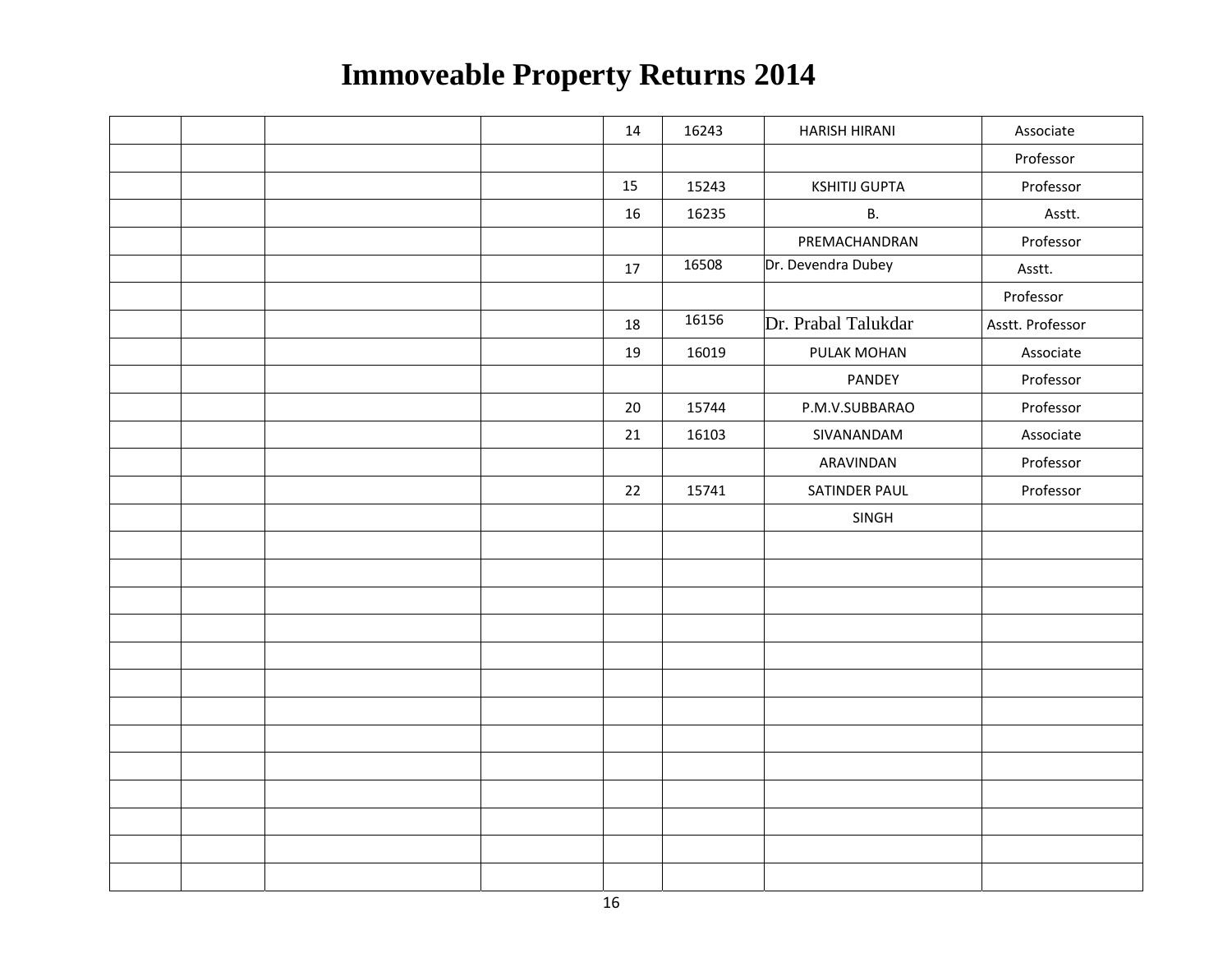|                  |          | List of immovable property returns (Submitted) |             |                | <b>Not submitted</b> |                        |                    |  |  |
|------------------|----------|------------------------------------------------|-------------|----------------|----------------------|------------------------|--------------------|--|--|
|                  |          | <b>Physics</b>                                 |             |                |                      | <b>Physics</b>         |                    |  |  |
| S.No.            | Emp.Code | Emp. Name                                      | Designation | S.No.          | Emp.Code             | Emp. Name              | <b>Designation</b> |  |  |
| $\mathbf 1$      | 16057    | <b>JITENDRA PRATAP</b>                         | Associate   | $\mathbf{1}$   | 15796                | <b>VARSHA BANERJEE</b> | Associate          |  |  |
|                  |          | SINGH                                          | Professor   |                |                      |                        | Professor          |  |  |
| $\overline{2}$   | 16487    | Pintu Das                                      | Asstt.      | $\overline{2}$ | 16018                | <b>AMRUTA MISHRA</b>   | Associate          |  |  |
|                  |          |                                                | Professor   |                |                      |                        | Professor          |  |  |
| $\overline{3}$   | 16044    | SANTANU GHOSH                                  | Associate   | $\overline{3}$ | 16144                | RAJENDRA SINGH         | Associate          |  |  |
|                  |          |                                                | Professor   |                |                      |                        | Professor          |  |  |
| 4                | 15298    | R.K. VARSHNEY                                  | Associate   | 4              | 15537                | G.B. REDDY             | Professor          |  |  |
|                  |          |                                                | Professor   | 5              | 15969                | P.SENTHILKUMARAN       | Professor          |  |  |
| 5                | 15295    | <b>B.D. GUPTA</b>                              | Professor   | 6              | 16409                | V.RAVISHANKAR          | Professor          |  |  |
| $\boldsymbol{6}$ | 15281    | H.C. GUPTA                                     | Professor   |                |                      |                        |                    |  |  |
| $\overline{7}$   | 16125    | SANKALPA GHOSH                                 | Associate   | 8              | 15285                | <b>AJIT KUMAR</b>      | Professor          |  |  |
|                  |          |                                                | Professor   | 9              | 15292                | <b>BODH RAJ</b>        | Professor          |  |  |
| 8                | 15283    | D.K. PANDYA                                    | Professor   | 10             | 15742                | JOBY JOSEPH            | Professor          |  |  |
| 9                | 15287    | <b>ARUN KUMAR</b>                              | Professor   | 11             | 16088                | <b>NEERAJ KHARE</b>    | Professor          |  |  |
| 10               | 15291    | R.K. SONI                                      | Professor   | 12             | 15294                | A.K. SHUKLA            | Associate          |  |  |
| 11               | 15871    | <b>PANKAJ</b>                                  | Professor   |                |                      |                        | Professor          |  |  |
|                  |          | SRIVASTAVA                                     |             | 13             | 16050                | <b>GADDAM VIJAYA</b>   | Associate          |  |  |
| 12               | 15282    | <b>B.P. PAL</b>                                | Professor   |                |                      | PRAKASH                | Professor          |  |  |
| 13               | 15935    | <b>SUJEET</b>                                  | Professor   |                |                      |                        |                    |  |  |
|                  |          | CHAUDHARY                                      |             |                |                      |                        |                    |  |  |
| 14               | 16430    | V.D. VANKAR                                    | Professor   |                |                      |                        |                    |  |  |
| 15               | 15284    | K. THYAGARAJAN                                 | Professor   |                |                      |                        |                    |  |  |
| 16               | 15293    | R.D. TAREY                                     | Associate   |                |                      |                        |                    |  |  |
|                  |          |                                                | Professor   |                |                      |                        |                    |  |  |
| 17               | 16412    | PRANABA KISHOR                                 | Asstt.      |                |                      |                        |                    |  |  |
|                  |          | <b>MUDULI</b>                                  | Professor   |                |                      |                        |                    |  |  |
|                  |          |                                                |             |                |                      |                        |                    |  |  |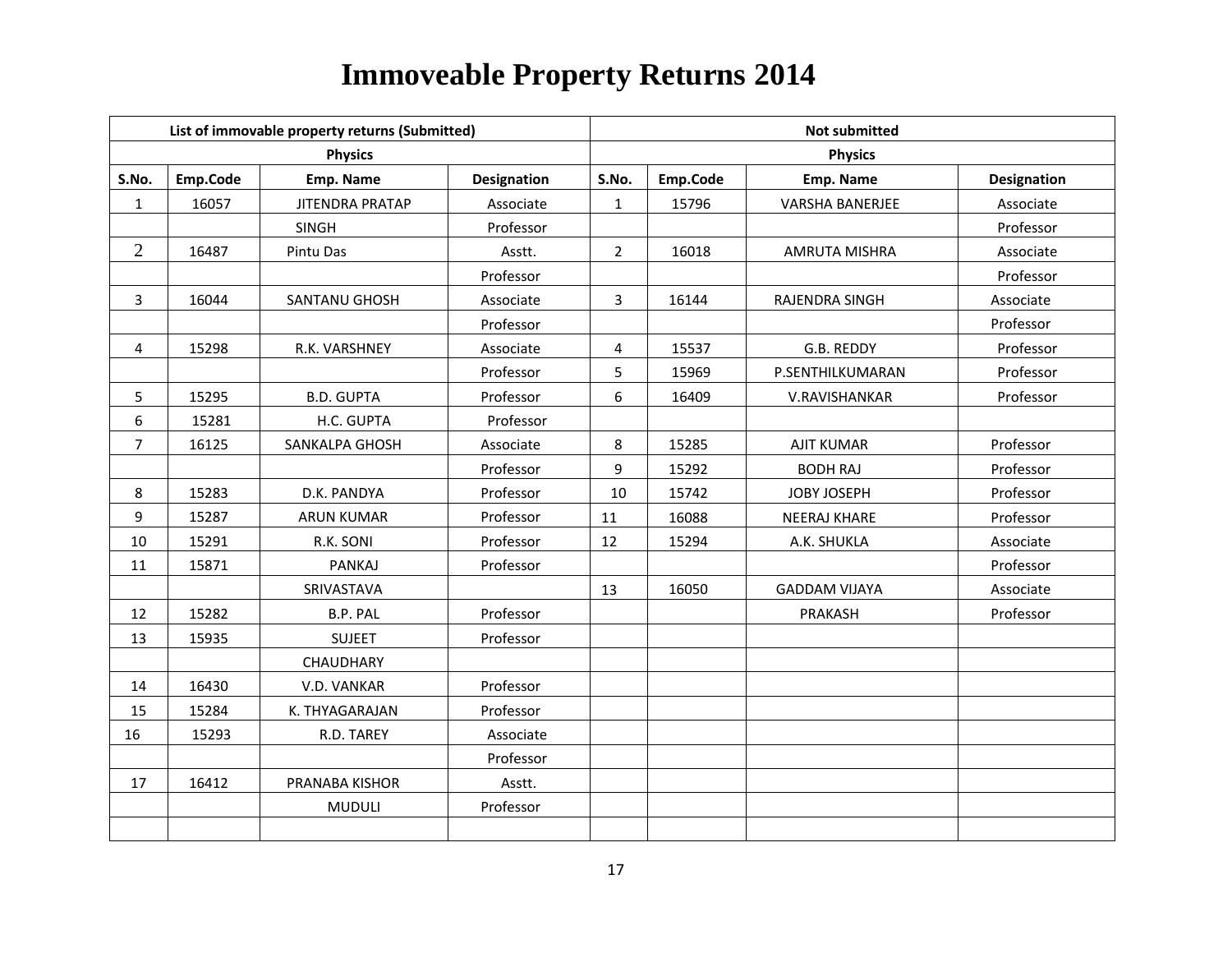| 18 | 15950 | <b>DALIP SINGH</b>    | Professor        |  |  |
|----|-------|-----------------------|------------------|--|--|
|    |       | <b>MEHTA</b>          |                  |  |  |
| 19 | 15296 | M.R. SHENOY           | Professor        |  |  |
|    |       |                       |                  |  |  |
| 20 | 16038 | <b>ALOKA SINHA</b>    | Associate        |  |  |
|    |       |                       | Professor        |  |  |
| 21 | 16385 | KEDAR                 | Asstt.           |  |  |
|    |       | BHALCHANDRA           | Professor        |  |  |
|    |       | KHARE                 |                  |  |  |
| 22 | 15648 | RATANAMALA            | Professor        |  |  |
|    |       | <b>CHATTERJEE</b>     |                  |  |  |
| 23 | 16429 | AMARTYA               | Asstt.           |  |  |
|    |       | SENGUPTA              | Professor        |  |  |
| 24 | 15962 | HITENDRA KUMAR        | Associate        |  |  |
|    |       | <b>MALIK</b>          | Professor        |  |  |
| 25 | 15290 | <b>MUKESH CHANDER</b> | Associate        |  |  |
|    |       |                       | Professor        |  |  |
| 26 | 15289 | ANURAG SHARMA         | Professor        |  |  |
| 27 | 16601 | Saswata Bhattacharya  | Asstt. Professor |  |  |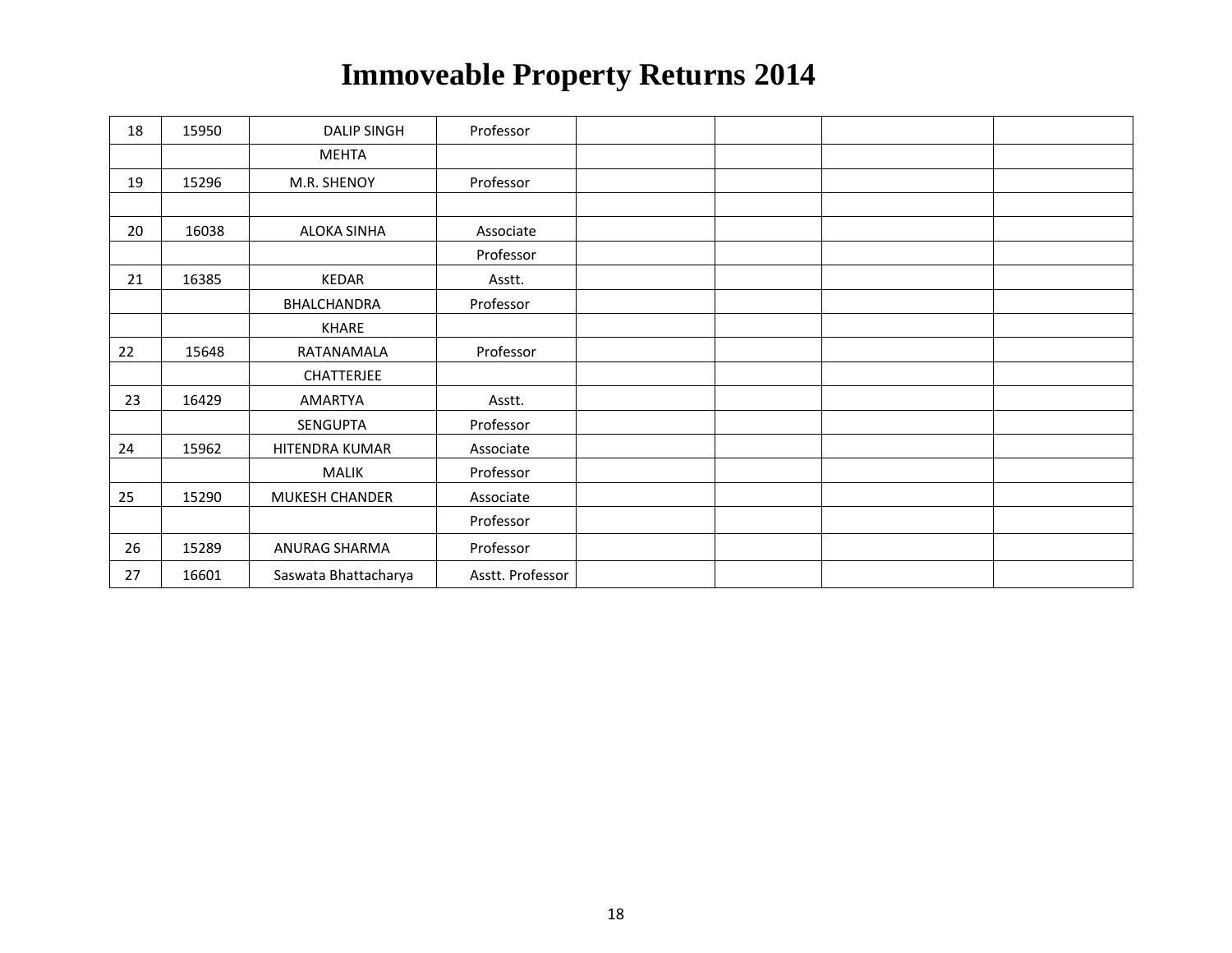|       |          | List of immovable property returns (Submitted) |                    | <b>Not submitted</b> |          |                           |                    |  |  |
|-------|----------|------------------------------------------------|--------------------|----------------------|----------|---------------------------|--------------------|--|--|
|       |          | <b>Textile Technology</b>                      |                    |                      |          | <b>Textile Technology</b> |                    |  |  |
| S.No. | Emp.Code | Emp. Name                                      | <b>Designation</b> | S.No.                | Emp.Code | Emp. Name                 | <b>Designation</b> |  |  |
| 1.    | 15334    | <b>KUSHAL SEN</b>                              | Professor          | $\mathbf{1}$         | 15329    | V.K. KOTHARI              | Emeritus           |  |  |
| 2.    | 16201    | ABHIJIT                                        | Associate          |                      |          |                           | Professor          |  |  |
|       |          | MUJUMDAR                                       | Professor          | $2^{\circ}$          | 15333    | S.M. ISHTIAQUE            | Professor          |  |  |
| 3.    | 15966    | APURBA DAS                                     | Professor          | $\overline{3}$       | 15633    | <b>B.K.BEHERA</b>         | Professor          |  |  |
| 4.    | 15849    | R.ALAGIRUSAMY                                  | Professor          | $\overline{4}$       | 15722    | <b>BHUVANESH GUPTA</b>    | <b>Professor</b>   |  |  |
| 5.    | 15716    | <b>ASHWINI K.</b>                              | Professor          | 5                    | 16211    | <b>SOURABH GHOSH</b>      | Associate          |  |  |
|       |          | AGRAWAL                                        |                    |                      |          |                           | Professor          |  |  |
|       |          |                                                |                    | $6\overline{6}$      | 15335    | R. CHATTOPADHYAY          | Professor          |  |  |
|       |          |                                                |                    | $\overline{7}$       | 15787    | R.S. RENGASAMY            | Professor          |  |  |
|       |          |                                                |                    | 8                    | 15862    | <b>MANJEET JASSAL</b>     | Professor          |  |  |
|       |          |                                                |                    | 9                    | 15873    | <b>MANGALA JOSHI</b>      | Professor          |  |  |
|       |          |                                                |                    | 10                   | 16180    | <b>BHUPENDRA SINGH</b>    | Associate          |  |  |
|       |          |                                                |                    |                      |          | <b>BUTOLA</b>             | Professor          |  |  |
|       |          |                                                |                    | 11                   | 16232    | SAMRAT                    | Associate          |  |  |
|       |          |                                                |                    |                      |          | <b>MUKHOPADHYAY</b>       | Professor          |  |  |
|       |          |                                                |                    | 12                   | 16214    | <b>DIPAYAN DAS</b>        | Associate          |  |  |
|       |          |                                                |                    |                      |          |                           | Professor          |  |  |
|       |          |                                                |                    | 13                   | 16320    | RAJIV K.                  | Asstt.             |  |  |
|       |          |                                                |                    |                      |          | SRIVASTAVA                | Professor          |  |  |
|       |          |                                                |                    | 14                   | 16305    | <b>BHANU NANDAN</b>       | Asstt.             |  |  |
|       |          |                                                |                    |                      |          |                           | Professor          |  |  |
|       |          |                                                |                    | 15                   | 16205    | <b>AMIT RAWAL</b>         | Associate          |  |  |
|       |          |                                                |                    |                      |          |                           | Professor          |  |  |
|       |          |                                                |                    | 16                   | 15768    | <b>DEEPTI GUPTA</b>       | Professor          |  |  |
|       |          |                                                |                    |                      |          |                           |                    |  |  |
|       |          |                                                |                    |                      |          |                           |                    |  |  |
|       |          |                                                |                    |                      |          |                           |                    |  |  |
|       |          |                                                |                    |                      |          |                           |                    |  |  |
|       |          |                                                |                    |                      |          |                           |                    |  |  |
|       |          |                                                |                    |                      |          |                           |                    |  |  |
|       |          |                                                |                    |                      |          |                           |                    |  |  |
|       |          |                                                |                    |                      |          |                           |                    |  |  |
|       |          |                                                |                    |                      |          |                           |                    |  |  |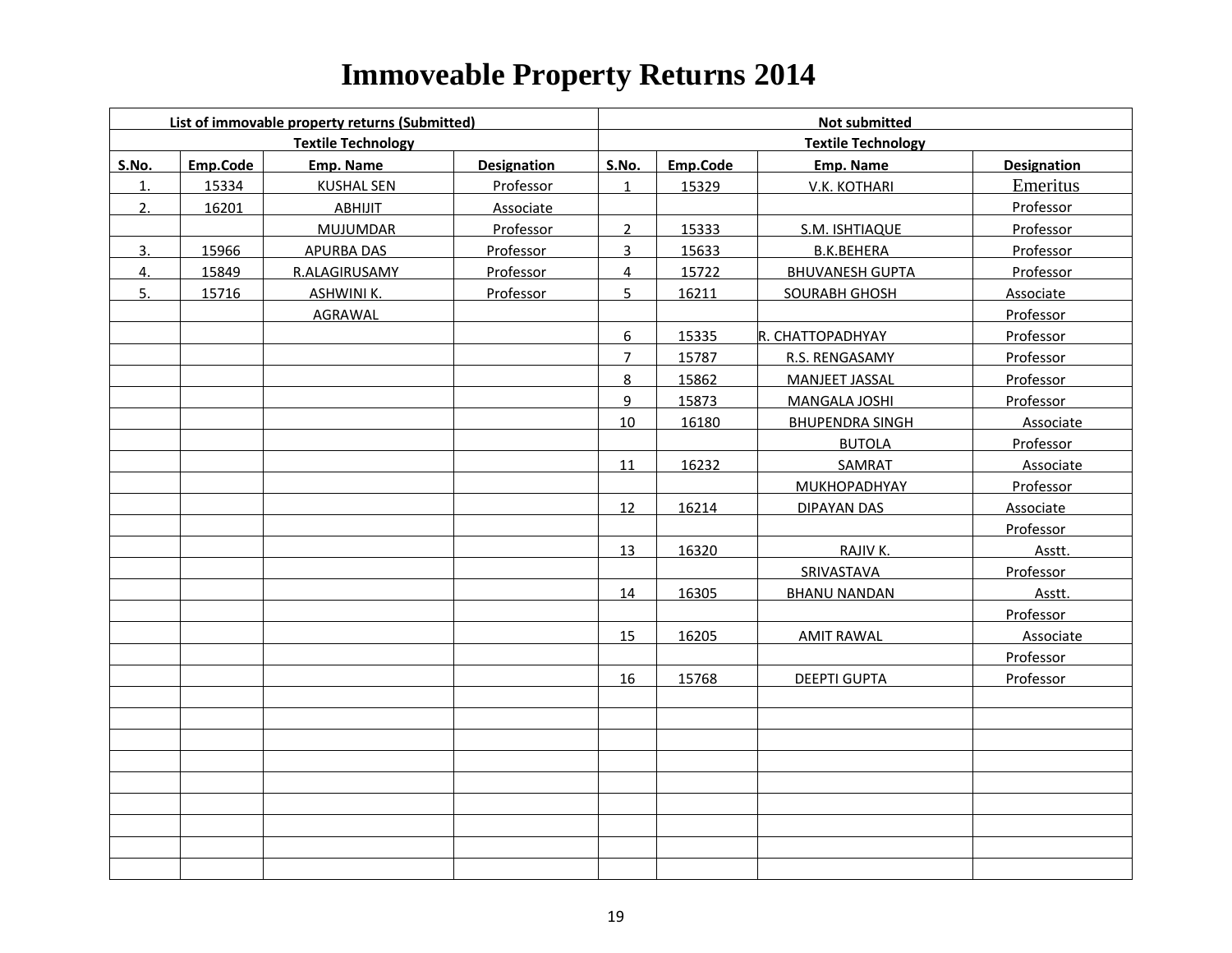|                |          | List of immovable property returns (Submitted) |                    | <b>Not submitted</b> |          |                      |                  |  |  |
|----------------|----------|------------------------------------------------|--------------------|----------------------|----------|----------------------|------------------|--|--|
|                |          | <b>C.A.R.E.</b>                                |                    |                      |          | <b>C.A.R.E.</b>      |                  |  |  |
| S.No.          | Emp.Code | Emp. Name                                      | <b>Designation</b> | S.No.                | Emp.Code | Emp. Name            | Designation      |  |  |
| $\mathbf{1}$   | 15041    | S.K.KOUL                                       | Professor          | 1                    | 15038    | SUDHIR CHANDRA       | Professor        |  |  |
| $\overline{2}$ | 15820    | <b>ARUN KUMAR</b>                              | Professor          | $\overline{2}$       | 16110    | <b>MANISH SHARMA</b> | Assoc. Professor |  |  |
|                |          |                                                |                    | 3                    | 16063    | MAHESH P. ABEGAONKAR | Assoc. Professor |  |  |
|                |          |                                                |                    | 4                    | 15040    | <b>B.S. PANWAR</b>   | Professor        |  |  |
|                |          |                                                |                    | 5                    | 15854    | ANANJAN BASU         | Professor        |  |  |
|                |          |                                                |                    | 6                    | 15039    | RAJENDAR BAHL        | Professor        |  |  |
|                |          |                                                |                    | $\overline{7}$       | 15045    | <b>SUNEET TULI</b>   | Professor        |  |  |
|                |          |                                                |                    | 8                    | 15975    | Monika Aggarwal      | Assoc. Prof      |  |  |
|                |          |                                                |                    | 9                    | 16569    | Samresh Das          | Asstt. Prof.     |  |  |
|                |          |                                                |                    |                      |          |                      |                  |  |  |
|                |          |                                                |                    |                      |          |                      |                  |  |  |
|                |          |                                                |                    |                      |          |                      |                  |  |  |
|                |          |                                                |                    |                      |          |                      |                  |  |  |
|                |          |                                                |                    |                      |          |                      |                  |  |  |
|                |          |                                                |                    |                      |          |                      |                  |  |  |
|                |          |                                                |                    |                      |          |                      |                  |  |  |
|                |          |                                                |                    |                      |          |                      |                  |  |  |
|                |          |                                                |                    |                      |          |                      |                  |  |  |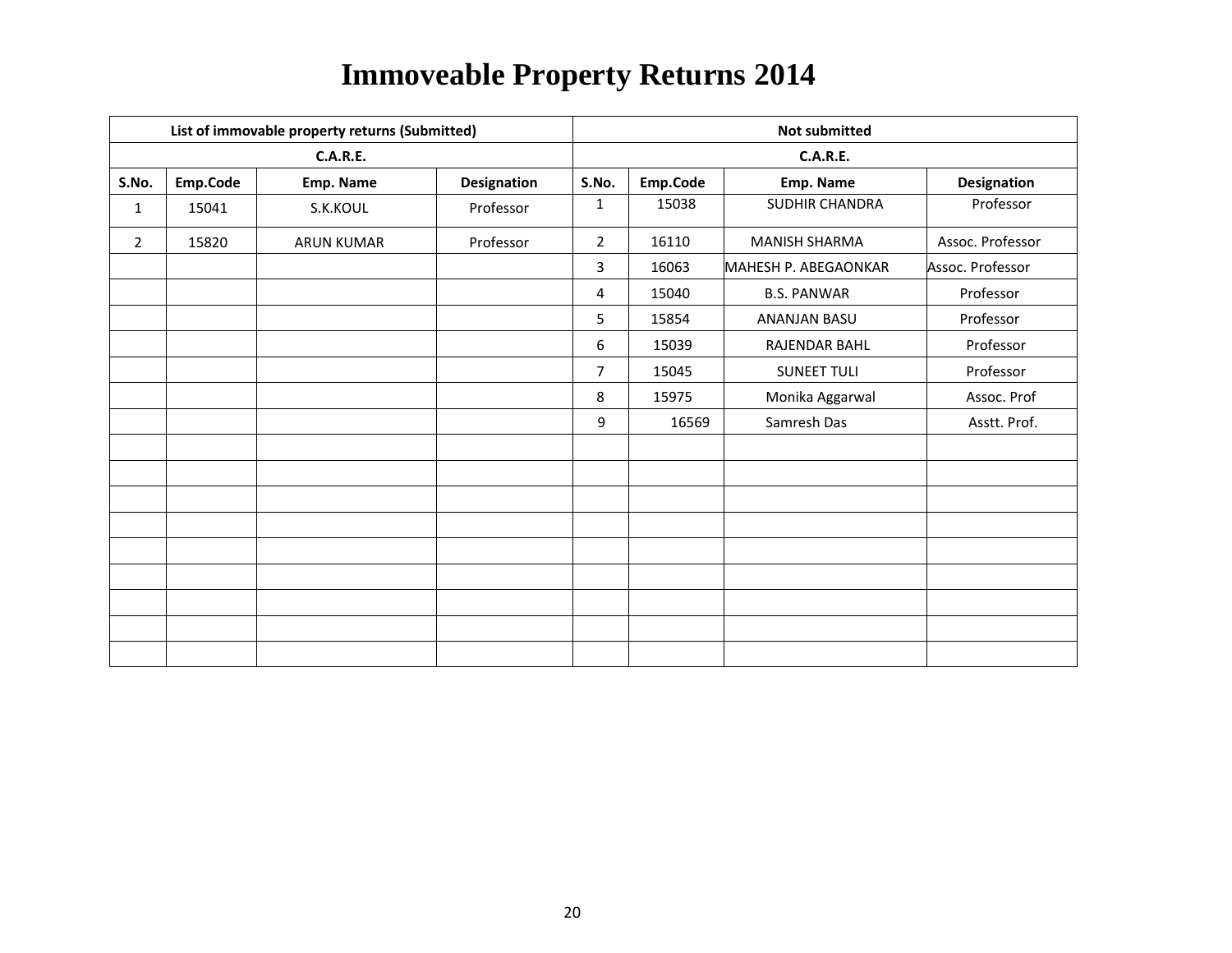|       |          | List of immovable property returns (Submitted) |                    |                | <b>Not submitted</b> |                      |                    |  |  |  |
|-------|----------|------------------------------------------------|--------------------|----------------|----------------------|----------------------|--------------------|--|--|--|
|       |          | <b>C.A.S.</b>                                  |                    |                |                      | C.A.S                |                    |  |  |  |
| S.No. | Emp.Code | Emp. Name                                      | <b>Designation</b> | S.No.          | Emp.Code             | Emp. Name            | <b>Designation</b> |  |  |  |
| 1.    | 16446    | <b>DILIP GANGULY</b>                           | Asstt.             | $\mathbf{1}$   | 15053                | <b>U.C. MOHANTY</b>  | Professor          |  |  |  |
|       |          |                                                | Professor          | $\overline{2}$ | 15076                | <b>SUSHIL KUMAR</b>  | Emeritus           |  |  |  |
| 2.    | 16308    | <b>SAGNIK DEY</b>                              | Asstt.             |                |                      | <b>DASH</b>          | Professor          |  |  |  |
|       |          |                                                | Professor          | $\overline{3}$ | 15059                | R.C. RAGHAVA         | $S.S.O.-I$         |  |  |  |
| 3.    | 15051    | O.P. SHARMA                                    | Professor          | 4              | 15057                | PRAMILA GOEL         | Professor          |  |  |  |
|       |          |                                                |                    | 5              | 15062                | <b>POORNIMA</b>      | $S.S.O.-I$         |  |  |  |
| 4.    | 15060    | H.C. UPADHYAYA                                 | Associate          |                |                      | AGARWAL              |                    |  |  |  |
|       |          |                                                | Professor          | 6              | 15061                | A.D. RAO             | Professor          |  |  |  |
| 5     | 15055    | <b>MAITHILI SHARAN</b>                         | Professor          | $\overline{7}$ | 16403                | SAROJ KANTA          | Asstt.             |  |  |  |
|       |          |                                                |                    |                |                      | <b>MISHRA</b>        | Professor          |  |  |  |
|       |          |                                                |                    | 8              | 16401                | <b>VIMLESH PANT</b>  | Asstt.             |  |  |  |
|       |          |                                                |                    |                |                      |                      | Professor          |  |  |  |
|       |          |                                                |                    | 9              | 15065                | <b>MANJU MOHAN</b>   | Professor          |  |  |  |
|       |          |                                                |                    | 10             | 16168                | <b>KRISHNA MIRLE</b> | Associate          |  |  |  |
|       |          |                                                |                    |                |                      | <b>ACHUTARAO</b>     | Professor          |  |  |  |
|       |          |                                                |                    | 11.            | 16308                | Sagnik Dey           | Asstt. Prof.       |  |  |  |
|       |          |                                                |                    |                |                      |                      |                    |  |  |  |
|       |          |                                                |                    |                |                      |                      |                    |  |  |  |
|       |          |                                                |                    |                |                      |                      |                    |  |  |  |
|       |          |                                                |                    |                |                      |                      |                    |  |  |  |
|       |          |                                                |                    |                |                      |                      |                    |  |  |  |
|       |          |                                                |                    |                |                      |                      |                    |  |  |  |
|       |          |                                                |                    |                |                      |                      |                    |  |  |  |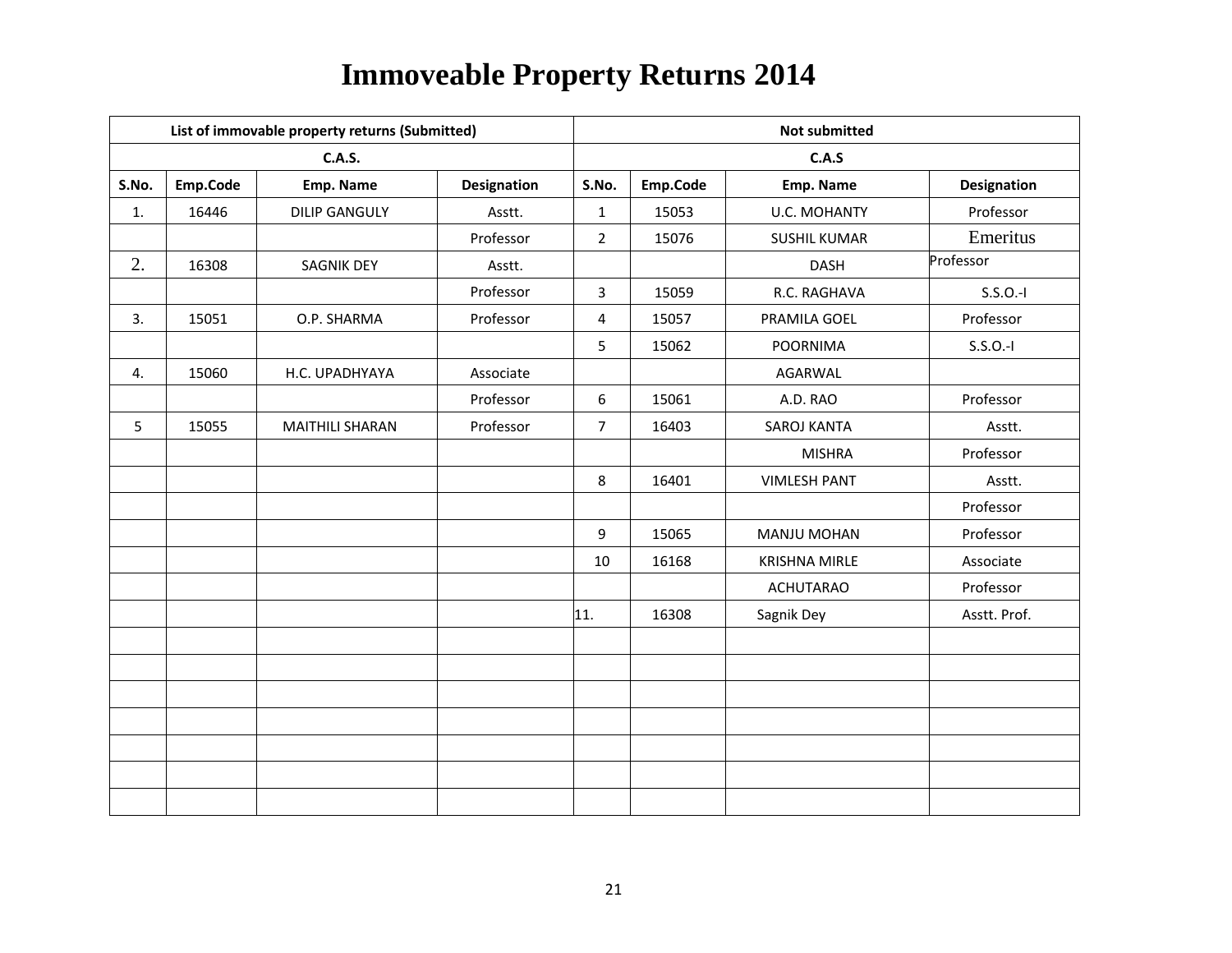|       |          | List of immovable property returns (Submitted) |                    | <b>Not submitted</b> |          |                        |                  |  |  |
|-------|----------|------------------------------------------------|--------------------|----------------------|----------|------------------------|------------------|--|--|
|       |          | C.B.M.E                                        |                    | C.B.M.E              |          |                        |                  |  |  |
| S.No. | Emp.Code | Emp. Name                                      | <b>Designation</b> | S.No.                | Emp.Code | Emp. Name              | Designation      |  |  |
| 1.    | 15821    | <b>VEENA KOUL</b>                              | Professor          | $\mathbf{1}$         | 15081    | <b>ALOK RANJAN RAY</b> | Professor        |  |  |
|       |          |                                                |                    | $\overline{2}$       | 15083    | <b>HARPAL SINGH</b>    | Professor        |  |  |
|       |          |                                                |                    | 3                    | 15064    | <b>NIVEDITA</b>        | Associate        |  |  |
|       |          |                                                |                    |                      |          | <b>KARMAKAR GOHIL</b>  | Professor        |  |  |
|       |          |                                                |                    | 4                    | 15080    | SNEH ANAND             | Professor        |  |  |
|       |          |                                                |                    | 5                    | 16478    | Sandeep Jha            | Asstt. Professor |  |  |
|       |          |                                                |                    | 6                    | 15084    | S.M.K. RAHMAN          | Asstt. Professor |  |  |
|       |          |                                                |                    | 7.                   | 16367    | Dinesh Mohan           | Emeritus Prof.   |  |  |
|       |          |                                                |                    | 8.                   | 16564    | Sneh Anand             | Professor        |  |  |
|       |          |                                                |                    |                      |          |                        |                  |  |  |
|       |          |                                                |                    |                      |          |                        |                  |  |  |
|       |          |                                                |                    |                      |          |                        |                  |  |  |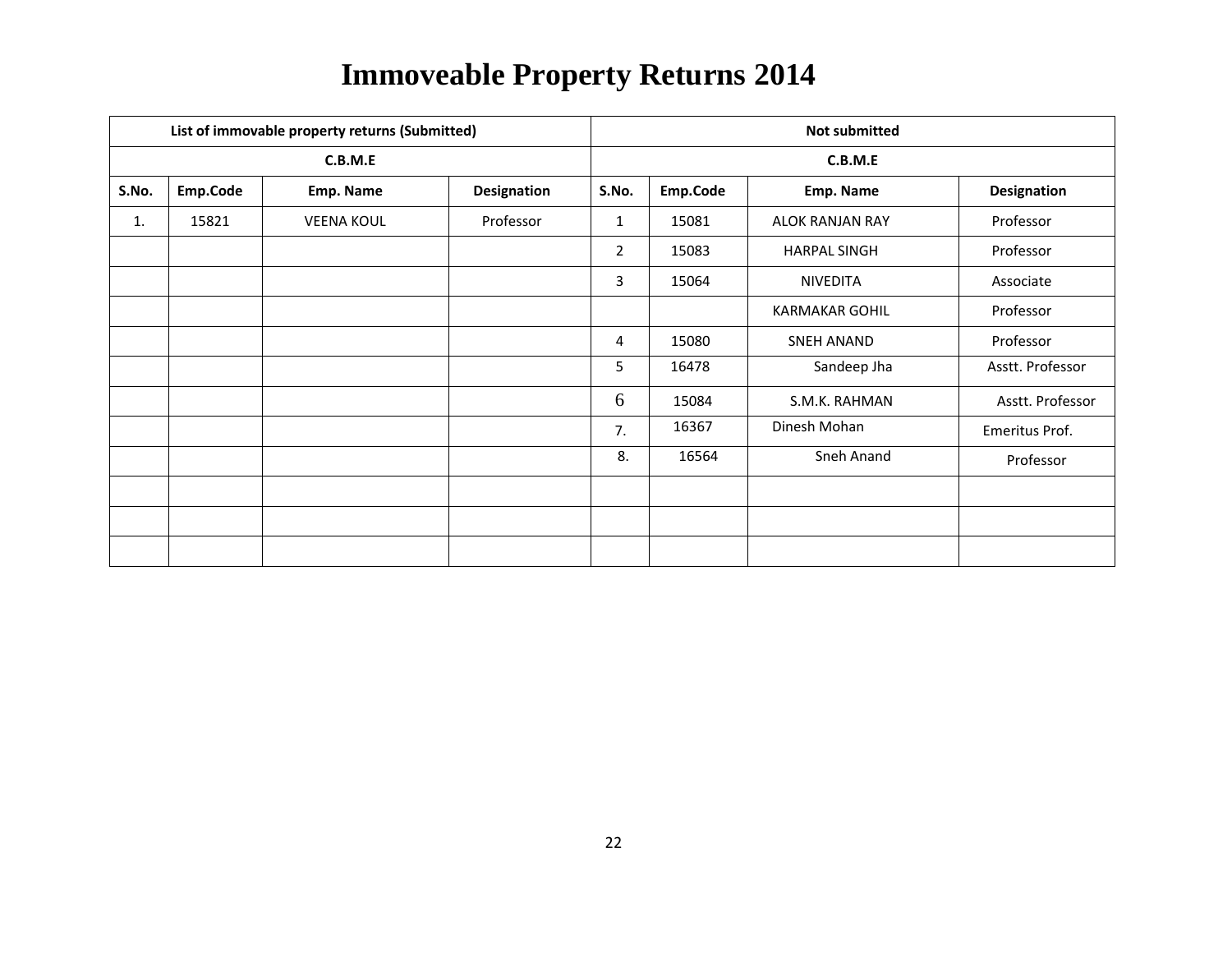|                | List of immovable property returns (Submitted) |                  |                    |                | <b>Not submitted</b> |                       |                    |  |  |  |
|----------------|------------------------------------------------|------------------|--------------------|----------------|----------------------|-----------------------|--------------------|--|--|--|
|                |                                                | C.S.C            |                    |                | C.S.C                |                       |                    |  |  |  |
| S.No.          | Emp.Code                                       | Emp. Name        | <b>Designation</b> | S.No.          | Emp.Code             | Emp. Name             | <b>Designation</b> |  |  |  |
| $\mathbf{1}$   | 15572                                          | K. NARAYANAN     | Sr. System         | $\mathbf{1}$   | 15421                | <b>NARESH CHANDER</b> | Sr. Manager(SG)    |  |  |  |
|                |                                                |                  | Programmer         |                |                      | <b>KALRA</b>          |                    |  |  |  |
| $\overline{2}$ | 15883                                          | PARDEEP KUMAR    | Sr. System         | $\overline{2}$ | 15437                | RAJESH BHATT          | Sr. Programmer     |  |  |  |
|                |                                                | <b>GUPTA</b>     | Programmer         | 3              | 15428                | PRAGYA JAIN           | Sr. System         |  |  |  |
| 3              | 15629                                          | <b>RAM LAL</b>   | Sr. Programmer     |                |                      |                       | Programmer         |  |  |  |
| 4              | 15433                                          | <b>SUNIL KAK</b> | Sr. Programmer     | 4              | 15107                | SRIRAM HEGDE          | Sr. System         |  |  |  |
| 5              | 15426                                          | JAYASREE         | Sr. Programmer     |                |                      |                       | Programmer         |  |  |  |
|                |                                                | SANTHOSH         |                    | 5              | 15875                | <b>GOPAL KRISHAN</b>  | Sr. Programmer     |  |  |  |
|                |                                                |                  |                    | 6              | 15632                | <b>RAJ KUMAR</b>      | Sr. Programmer     |  |  |  |
|                |                                                |                  |                    |                |                      | CHAUHAN               |                    |  |  |  |
|                |                                                |                  |                    | $\overline{7}$ | 16030                | <b>MRS JAYA</b>       | Sr. Programmer     |  |  |  |
|                |                                                |                  |                    | 8              | 15430                | SAVITA GOEL           | Sr. System         |  |  |  |
|                |                                                |                  |                    |                |                      |                       | Programmer         |  |  |  |
|                |                                                |                  |                    | 9              | 15571                | RAJESWARI             | Sr. System         |  |  |  |
|                |                                                |                  |                    |                |                      | RAGHAVAN              | Programmer         |  |  |  |
|                |                                                |                  |                    | 10             | 15790                | PRAVANJAN KUMAR       | Sr. System         |  |  |  |
|                |                                                |                  |                    |                |                      | <b>BABOO</b>          | Programmer         |  |  |  |
|                |                                                |                  |                    |                |                      |                       |                    |  |  |  |
|                |                                                |                  |                    |                |                      |                       |                    |  |  |  |
|                |                                                |                  |                    |                |                      |                       |                    |  |  |  |
|                |                                                |                  |                    |                |                      |                       |                    |  |  |  |
|                |                                                |                  |                    |                |                      |                       |                    |  |  |  |
|                |                                                |                  |                    |                |                      |                       |                    |  |  |  |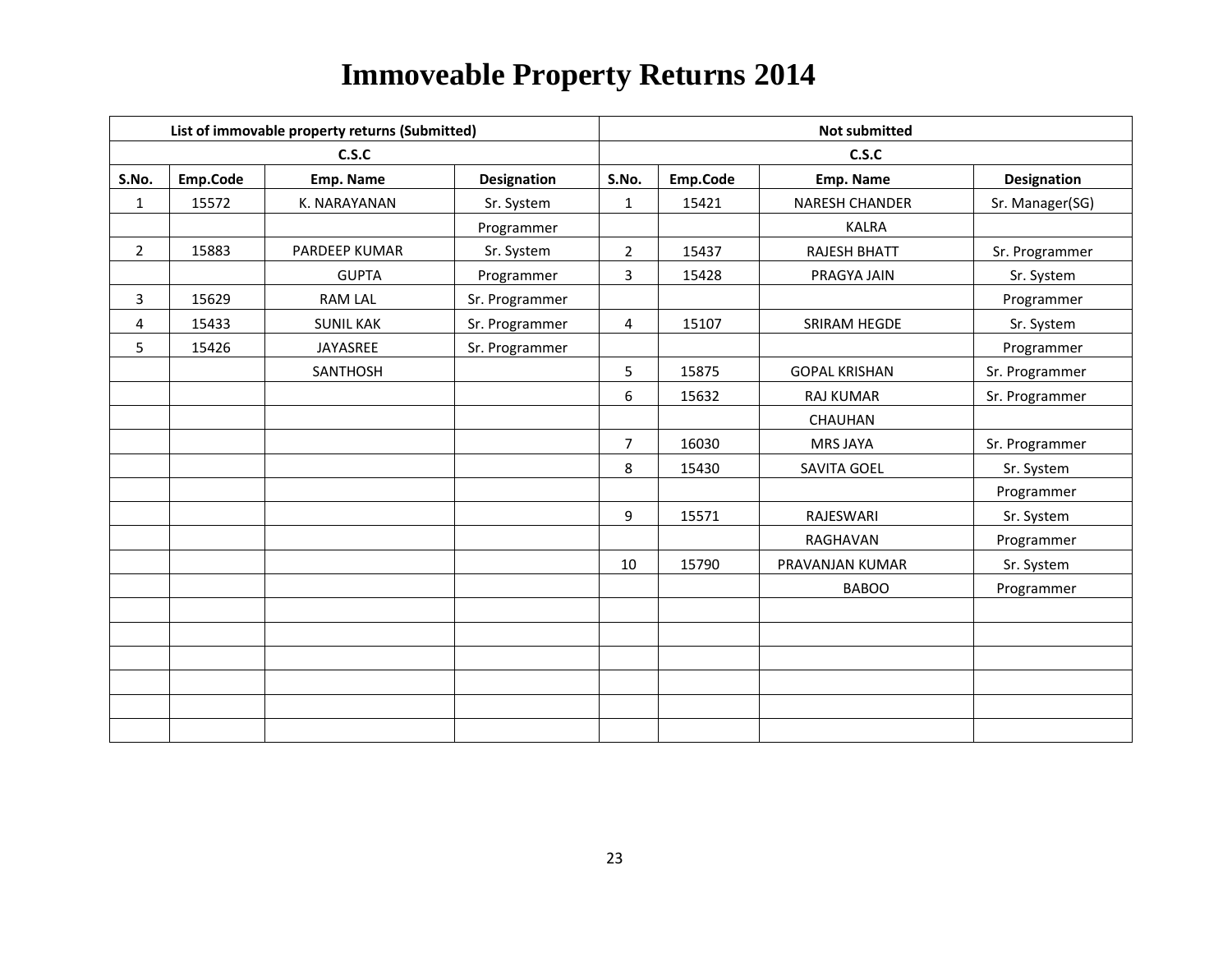|                | List of immovable property returns (Submitted) |                      |                      |                         | <b>Not submitted</b> |                     |                      |  |  |
|----------------|------------------------------------------------|----------------------|----------------------|-------------------------|----------------------|---------------------|----------------------|--|--|
|                |                                                | C.E.S                |                      | C.E.S                   |                      |                     |                      |  |  |
| S.No.          | Emp.Code                                       | Emp. Name            | Designation          | S.No.                   | Emp.Code             | Emp. Name           | Designation          |  |  |
| 1.             | 15486                                          | M.G. DASTIDAR        | <b>Emeritus Prof</b> | $\mathbf{1}$            | 15485                | <b>VIRESH DUTTA</b> | Professor            |  |  |
| 2.             | 15475                                          | S.C. KAUSHIK         | Professor            | $\overline{2}$          | 15476                | R.P. DAHIYA         | Professor            |  |  |
| $\overline{3}$ | 16145                                          | K.A.                 | Associate            | 3                       | 15482                | D.K. SHARMA         | <b>Emeritus Prof</b> |  |  |
|                |                                                | SUBRAMANIAN          | Professor            | $\overline{\mathbf{4}}$ | 16415                | <b>ASHU VERMA</b>   | Asstt.Professor      |  |  |
| 4              | 16141                                          | MRS. R. UMA          | Assoc.               | 5                       | 16291                | RAMESH              | Asstt.               |  |  |
|                |                                                |                      | Professor            |                         |                      | NARAYANAN           | Professor            |  |  |
| 5              | 16301                                          | <b>VAMSI KRISHNA</b> | Assoc.               | 6                       | 15478                | G.N. TEWARI         | Professor            |  |  |
|                |                                                | <b>KOMARALA</b>      | Professor            | $\overline{7}$          | 15479                | R.P. SHARMA         | Professor            |  |  |
| 6              | 15484                                          | T.C. KANDPAL         | Professor            | 8                       | 15105                | T.S.BHATTI          | Professor            |  |  |
|                |                                                |                      |                      | 9                       | 15480                | A. GANGULI          | Professor            |  |  |
|                |                                                |                      |                      | $10\,$                  | 16440                | L.M. DAS            | Emeritus Prof.       |  |  |
|                |                                                |                      |                      | 11                      | 16364                | S.C. Mullick        | Emeritus Prof.       |  |  |
|                |                                                |                      |                      |                         |                      |                     |                      |  |  |
|                |                                                |                      |                      |                         |                      |                     |                      |  |  |
|                |                                                |                      |                      |                         |                      |                     |                      |  |  |
|                |                                                |                      |                      |                         |                      |                     |                      |  |  |
|                |                                                |                      |                      |                         |                      |                     |                      |  |  |
|                |                                                |                      |                      |                         |                      |                     |                      |  |  |
|                |                                                |                      |                      |                         |                      |                     |                      |  |  |
|                |                                                |                      |                      |                         |                      |                     |                      |  |  |
|                |                                                |                      |                      |                         |                      |                     |                      |  |  |
|                |                                                |                      |                      |                         |                      |                     |                      |  |  |
|                |                                                |                      |                      |                         |                      |                     |                      |  |  |
|                |                                                |                      |                      |                         |                      |                     |                      |  |  |
|                |                                                |                      |                      |                         |                      |                     |                      |  |  |
|                |                                                |                      |                      |                         |                      |                     |                      |  |  |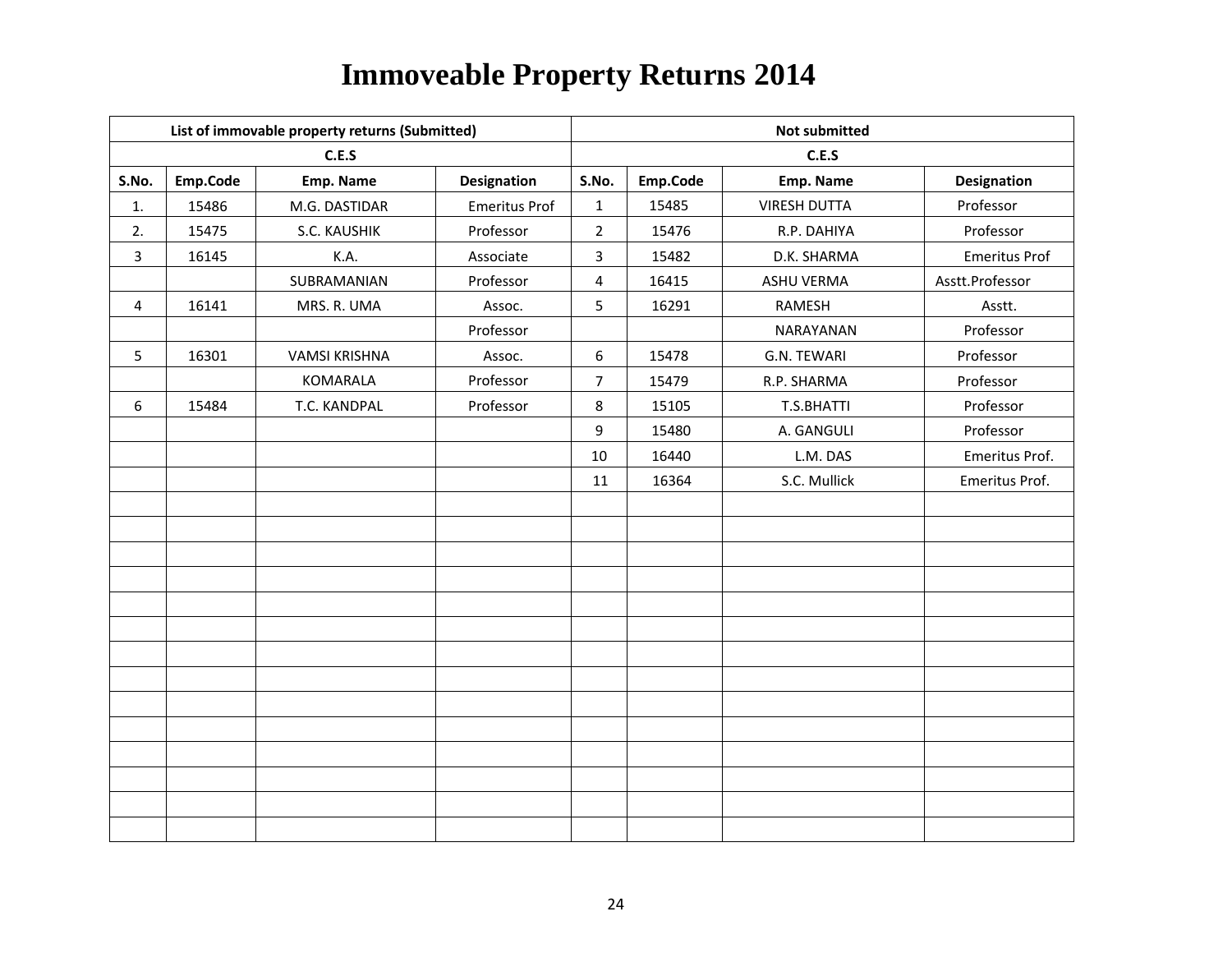|                |          | List of immovable property returns (Submitted) |                    | <b>Not submitted</b> |              |           |                    |  |  |
|----------------|----------|------------------------------------------------|--------------------|----------------------|--------------|-----------|--------------------|--|--|
|                |          | I.T.M.M.E.C                                    |                    |                      | I.T.M.M.E.C. |           |                    |  |  |
| S.No.          | Emp.Code | Emp. Name                                      | <b>Designation</b> | S.No.                | Emp.Code     | Emp. Name | <b>Designation</b> |  |  |
| 1.             | 16452    | Deepak Kumar                                   | Asstt. Professor   | 1                    | 15404        | R.K. RAI  | Design Engineer    |  |  |
| $\overline{2}$ | 15392    | O.P. GANDHI                                    | Professor          |                      |              |           |                    |  |  |
| 3              | 15398    | <b>NARESH TANDON</b>                           | Professor          |                      |              |           |                    |  |  |
| 4              | 15403    | V.K. AGARWAL                                   | Professor          |                      |              |           |                    |  |  |
| 5              | 15699    | JAYASHREE BIJWE                                | Professor          |                      |              |           |                    |  |  |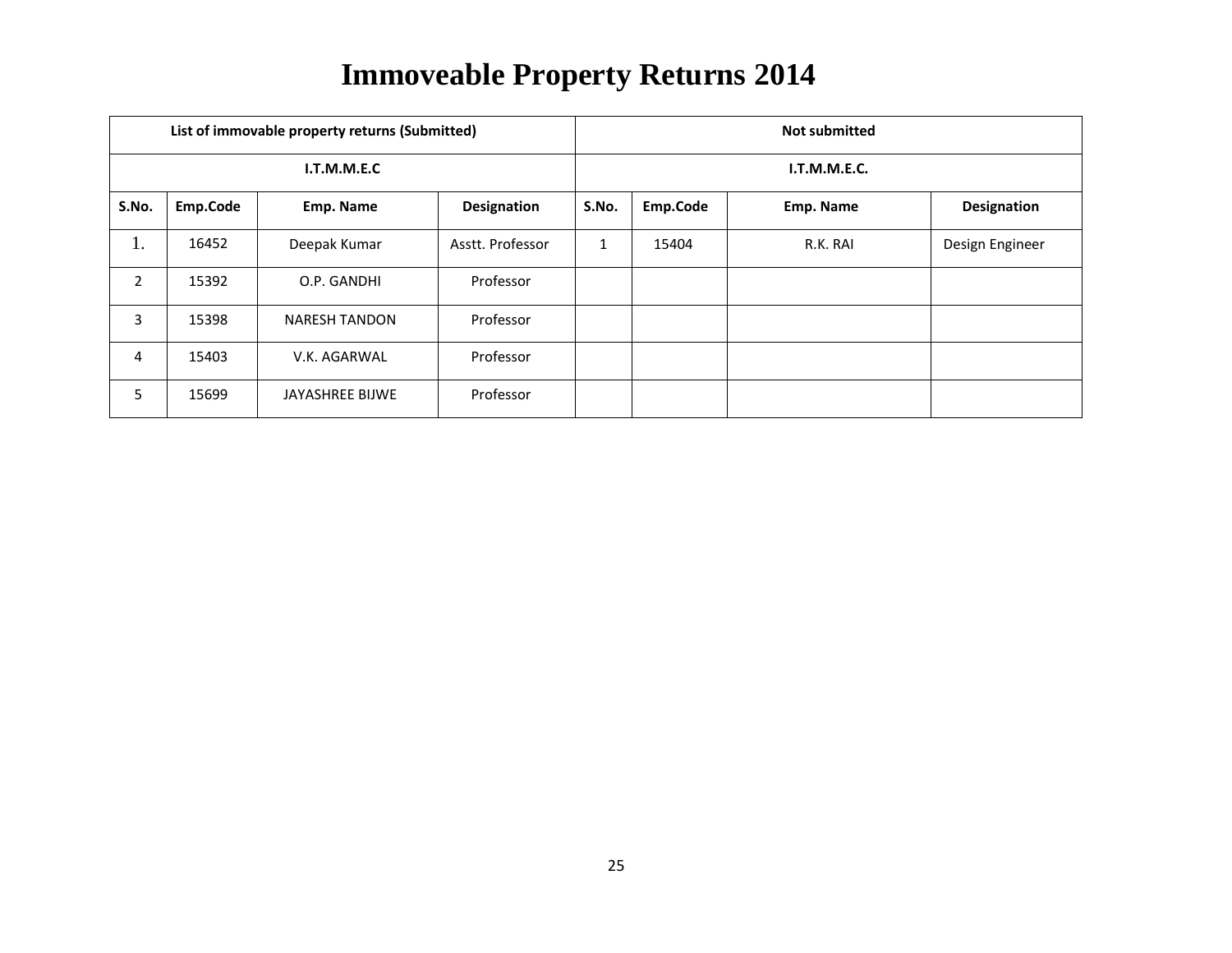|       |          | List of immovable property returns (Submitted) |                    | <b>Not submitted</b> |          |                        |                    |  |
|-------|----------|------------------------------------------------|--------------------|----------------------|----------|------------------------|--------------------|--|
|       |          | <b>I.D.D.C</b>                                 |                    | I.D.D.C              |          |                        |                    |  |
| S.No. | Emp.Code | Emp. Name                                      | <b>Designation</b> | S.No.                | Emp.Code | Emp. Name              | <b>Designation</b> |  |
| 1     | 16323    | <b>JYOTI KUMAR</b>                             | Asst               | 1                    | 16435    | I.P. SINGH             | Associate          |  |
|       |          |                                                | Professor          |                      |          |                        | Professor          |  |
| 2     | 16326    | <b>SUMER SINGH</b>                             | Asst               | $\overline{2}$       | 16349    | <b>GUFRAN SAYEED</b>   | Asstt.             |  |
|       |          |                                                | Professor          |                      |          | <b>KHAN</b>            | Professor          |  |
| 3     | 15175    | A.K. AGARWALA                                  | Chief Design       | 3                    | 15179    | N.K. JAIN              | Chief Design       |  |
|       |          |                                                | Engineer (SG)      |                      |          |                        | Engineer (SG)      |  |
| 4     | 15181    | S.K. ATREYA                                    | Chief Design       | 4                    | 15184    | A.L. VYAS              | Professor          |  |
|       |          |                                                | Engineer (SG)      | 5                    | 15186    | D.T. SHAHANI           | Professor          |  |
|       |          |                                                |                    | 6                    | 15183    | <b>CHANDRA SHAKHER</b> | Professor          |  |
|       |          |                                                |                    |                      |          |                        |                    |  |
|       |          |                                                |                    |                      |          |                        |                    |  |
|       |          |                                                |                    |                      |          |                        |                    |  |
|       |          |                                                |                    |                      |          |                        |                    |  |
|       |          |                                                |                    |                      |          |                        |                    |  |
|       |          |                                                |                    |                      |          |                        |                    |  |
|       |          |                                                |                    |                      |          |                        |                    |  |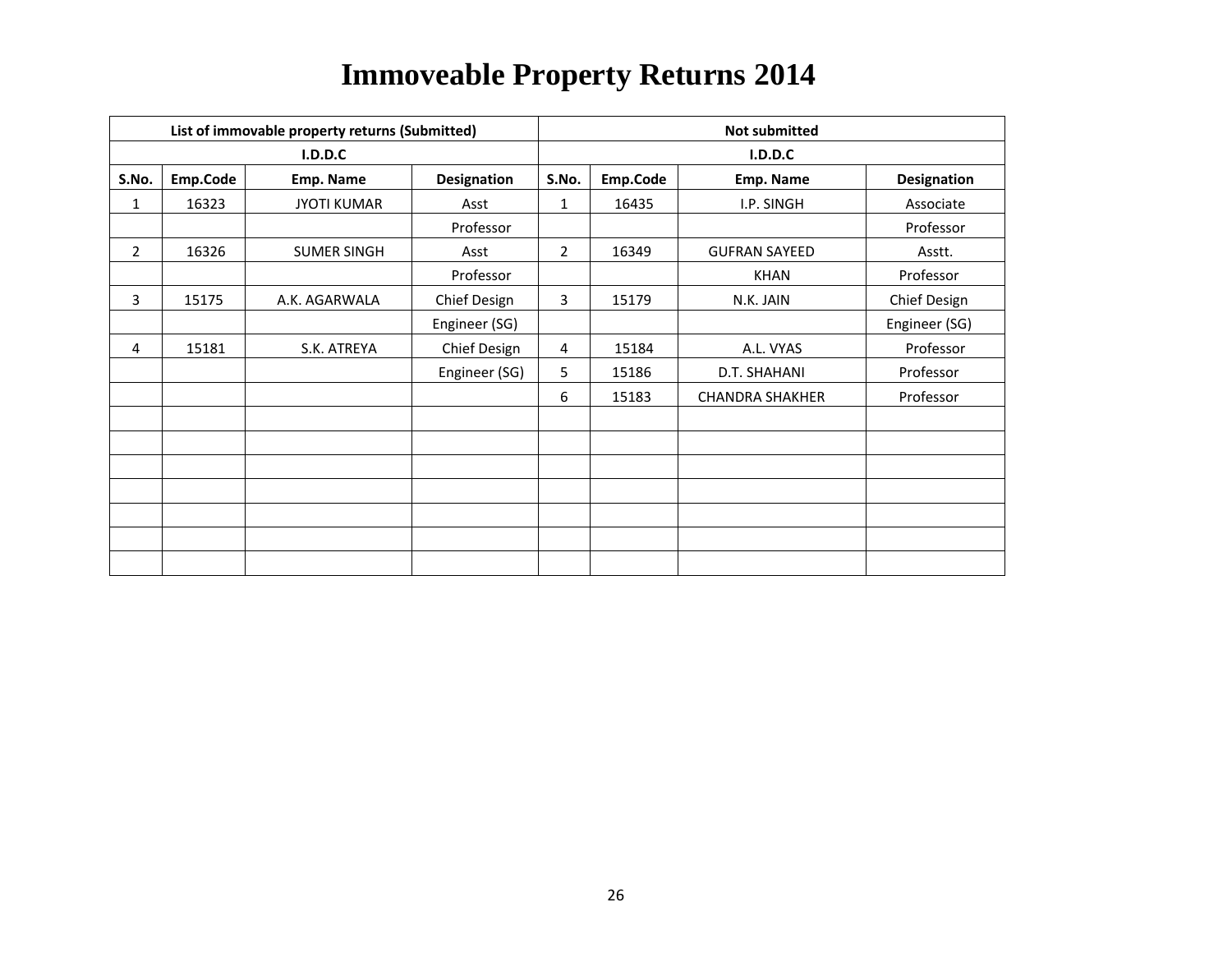|             | List of immovable property returns (Submitted) |                      |                          |       | <b>Not submitted</b> |                        |                    |  |  |
|-------------|------------------------------------------------|----------------------|--------------------------|-------|----------------------|------------------------|--------------------|--|--|
| <b>CPSE</b> |                                                |                      |                          |       | <b>CPSE</b>          |                        |                    |  |  |
| S.No.       | Emp.Code                                       | Emp. Name            | <b>Designation</b>       | S.No. | Emp.Code             | Emp. Name              | <b>Designation</b> |  |  |
| Ŧ.          | 16107                                          | <b>JOSEMON JACOB</b> | Associate                | Ŧ.    | 15418                | <b>VEENA CHOUDHARY</b> | Professor          |  |  |
|             |                                                |                      | Professor                |       |                      |                        |                    |  |  |
| 2           | 16206                                          | <b>BHABANI KUMAR</b> | Associate                |       |                      |                        |                    |  |  |
|             |                                                | <b>SATAPATHY</b>     | Professor                |       |                      |                        |                    |  |  |
| 3           | 15419                                          | S.N. MAITI           | <b>EmeritusProfessor</b> |       |                      |                        |                    |  |  |
| 4           | 15420                                          | A.K. GHOSH           | Professor                |       |                      |                        |                    |  |  |
|             |                                                |                      |                          |       |                      |                        |                    |  |  |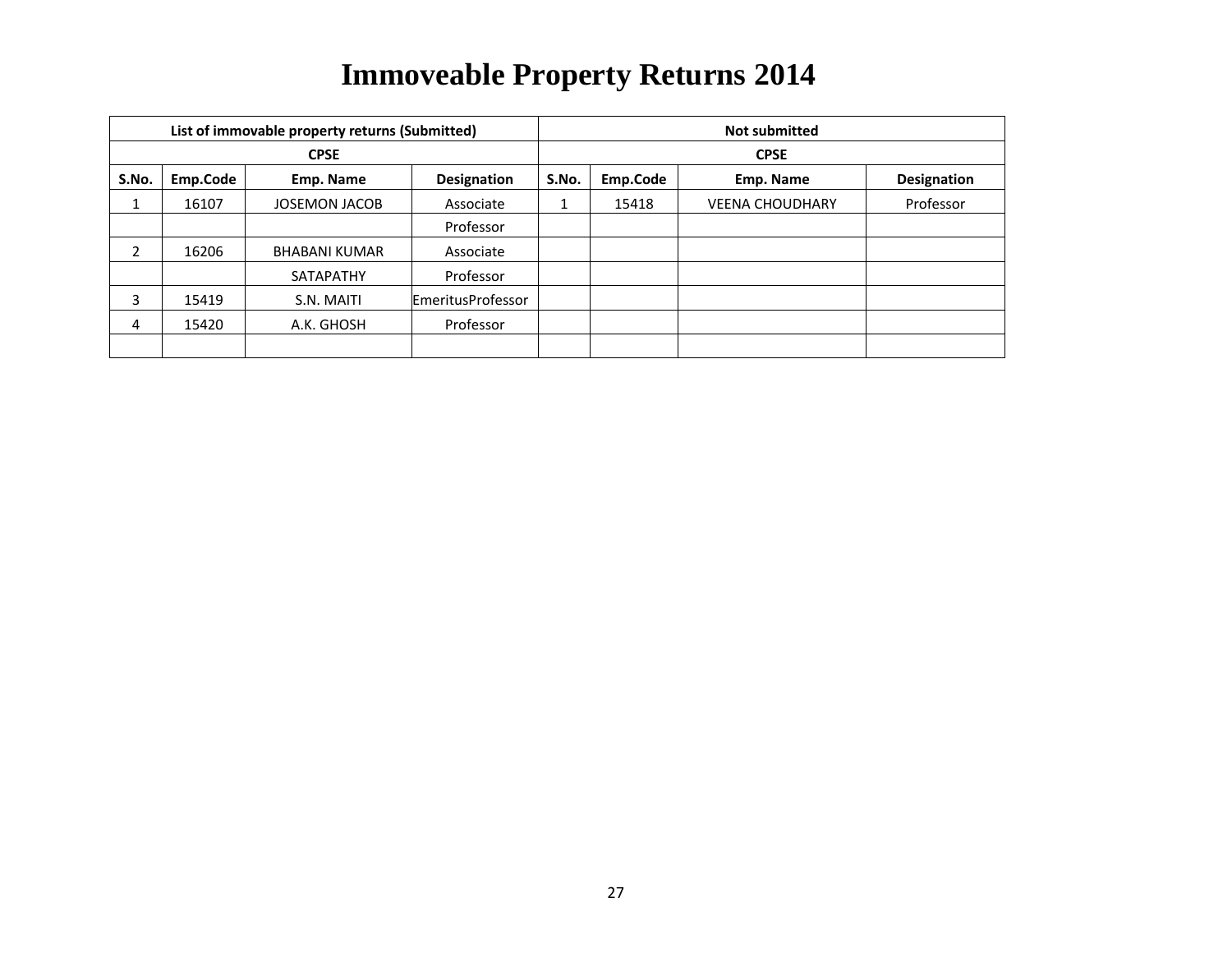| List of immovable property returns (Submitted) |          |                       |             |                | <b>Not submitted</b> |                       |                    |  |  |
|------------------------------------------------|----------|-----------------------|-------------|----------------|----------------------|-----------------------|--------------------|--|--|
|                                                |          | <b>CRDT</b>           |             |                | <b>CRDT</b>          |                       |                    |  |  |
| S.No.                                          | Emp.Code | Emp. Name             | Designation | S.No.          | Emp.Code             | Emp. Name             | <b>Designation</b> |  |  |
| 1                                              | 15308    | Santosh Satya         | Professor   | 1              | 15305                | RAJENDRA PRASAD       | Professor          |  |  |
| $\overline{2}$                                 | 16062    | VIJAYARAGHAVAN        | Associate   | $\overline{2}$ | 15730                | S.N.NAIK              | Professor          |  |  |
|                                                |          | M. CHARIAR            | Professor   | 3              | 15940                | <b>VIRENDRA KUMAR</b> | Professor          |  |  |
| 3                                              | 15797    | SATYAWATI             | Professor   |                |                      | <b>VIJAY</b>          |                    |  |  |
|                                                |          | SHARMA                |             |                |                      |                       |                    |  |  |
| 4                                              | 16048    | <b>ANUSHREE MALIK</b> | Associate   |                |                      |                       |                    |  |  |
|                                                |          |                       | Professor   |                |                      |                       |                    |  |  |
|                                                |          |                       |             |                |                      |                       |                    |  |  |
|                                                |          |                       |             |                |                      |                       |                    |  |  |
|                                                |          |                       |             |                |                      |                       |                    |  |  |
|                                                |          |                       |             |                |                      |                       |                    |  |  |
|                                                |          |                       |             |                |                      |                       |                    |  |  |
|                                                |          |                       |             |                |                      |                       |                    |  |  |
|                                                |          |                       |             |                |                      |                       |                    |  |  |
|                                                |          |                       |             |                |                      |                       |                    |  |  |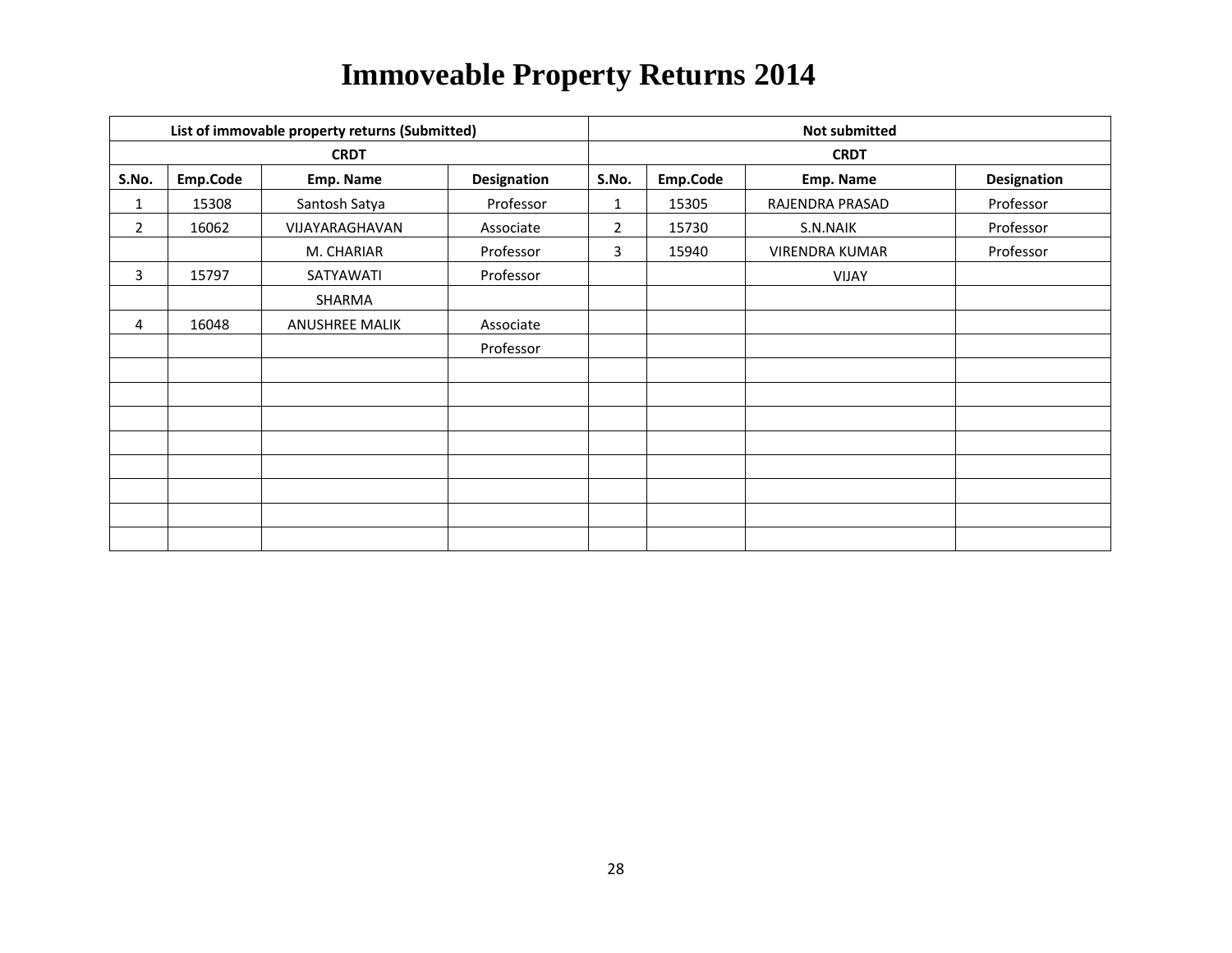| List of immovable property returns (Submitted) |          |                                      |                 |       | <b>Not submitted</b>                 |           |             |  |  |
|------------------------------------------------|----------|--------------------------------------|-----------------|-------|--------------------------------------|-----------|-------------|--|--|
|                                                |          | <b>School of Biological Sciences</b> |                 |       | <b>School of Biological Sciences</b> |           |             |  |  |
| S.No.                                          | Emp.Code | Emp. Name                            | Designation     | S.No. | Emp.Code                             | Emp. Name | Designation |  |  |
| 1                                              | 16049    | <b>BISHWAJIT KUNDU</b>               | Associate       |       |                                      |           |             |  |  |
|                                                |          |                                      | Professor       |       |                                      |           |             |  |  |
| $\overline{2}$                                 | 16028    | <b>ADITYA MITTAL</b>                 | Professor       |       |                                      |           |             |  |  |
| 3                                              | 16289    | <b>CHINMOY SANKAR DEY</b>            | Professor       |       |                                      |           |             |  |  |
| 4                                              | 16351    | SEYED E. HASNAIN                     | Professor       |       |                                      |           |             |  |  |
| 5                                              |          | Asok Kumar Patel                     | Asstt Professor |       |                                      |           |             |  |  |
| 6                                              | 16285    | VIVEKANANDAN                         | Asstt.          |       |                                      |           |             |  |  |
|                                                |          | PERUMAL                              | Professor       |       |                                      |           |             |  |  |
| $\overline{7}$                                 | 16293    | <b>MANIDIPA</b>                      | Asstt.          |       |                                      |           |             |  |  |
|                                                |          | <b>BANERJEE</b>                      | Professor       |       |                                      |           |             |  |  |
| 8                                              | 15681    | <b>JAMES GOMES</b>                   | Professor       |       |                                      |           |             |  |  |
| 9                                              | 16287    | ARCHANA CHUGH                        | Asstt.          |       |                                      |           |             |  |  |
|                                                |          |                                      | Professor       |       |                                      |           |             |  |  |
| 10                                             | 15959    | <b>TAPAN KUMAR</b>                   | Professor       |       |                                      |           |             |  |  |
|                                                |          | <b>CHAUDHURI</b>                     |                 |       |                                      |           |             |  |  |
|                                                |          |                                      |                 |       |                                      |           |             |  |  |
|                                                |          |                                      |                 |       |                                      |           |             |  |  |
|                                                |          |                                      |                 |       |                                      |           |             |  |  |